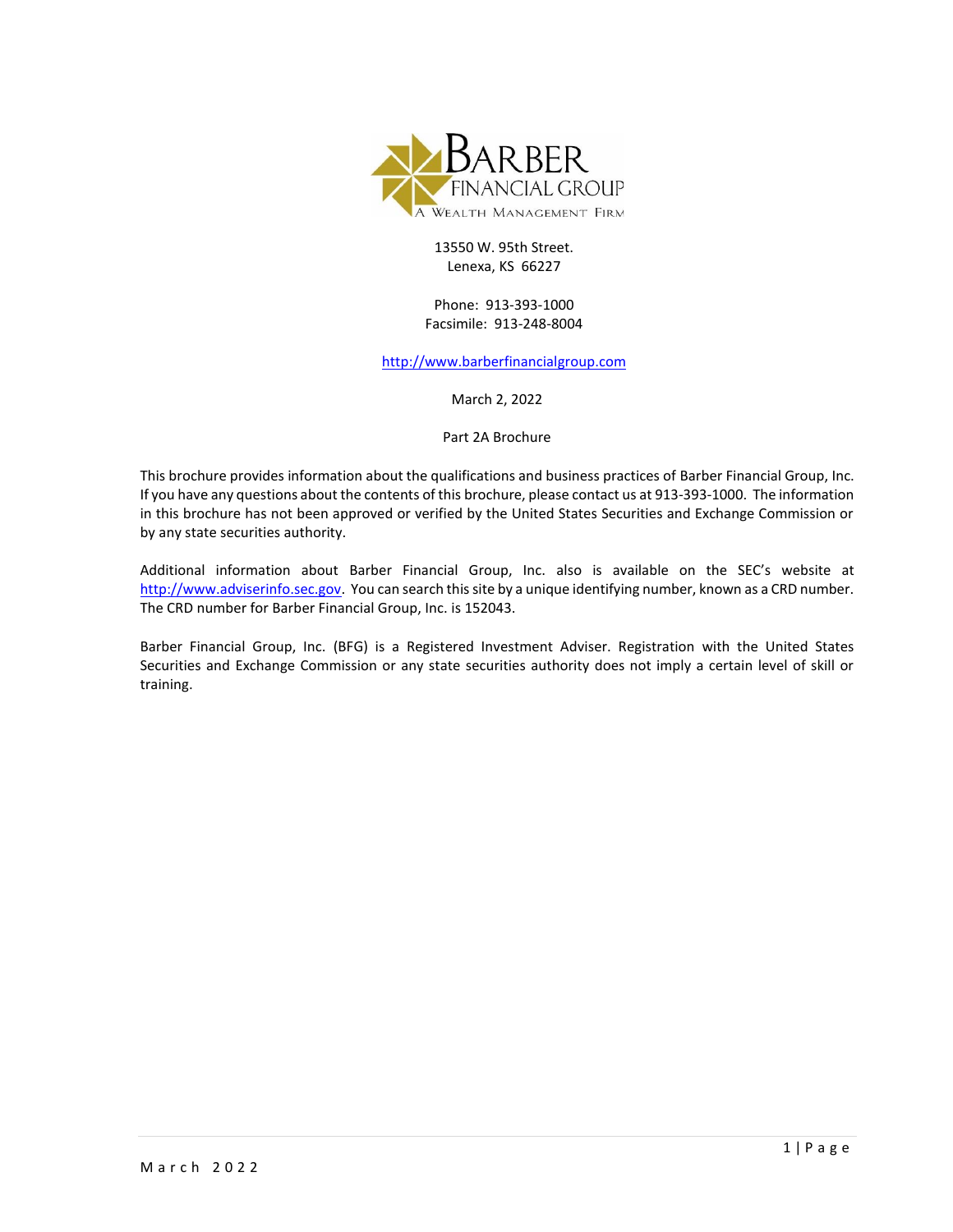## **MATERIAL CHANGES**

#### **Summary of Material Changes**

Our last annual update was dated March 10, 2021. There have been the following material changes since our last annual amendment.

Item 4 – Advisory Services. The firm no longer has any solicitor arrangements.

Item 4 – Added EncorEstate plan services as an option for clients with estate planning needs.

Item 14 – Client Referrals and Other Compensation. Solicitor language was removed. The firm uses lead generation firms and pays a subscription for the leads.

If you would like another copy of this Brochure, please download it from the SEC Website as indicated above or you may contact our Chief Compliance Officer, Tom Clough, 913-393-1000 or tomc@barberfinancialgroup.com.

We encourage you to read this document in its entirety.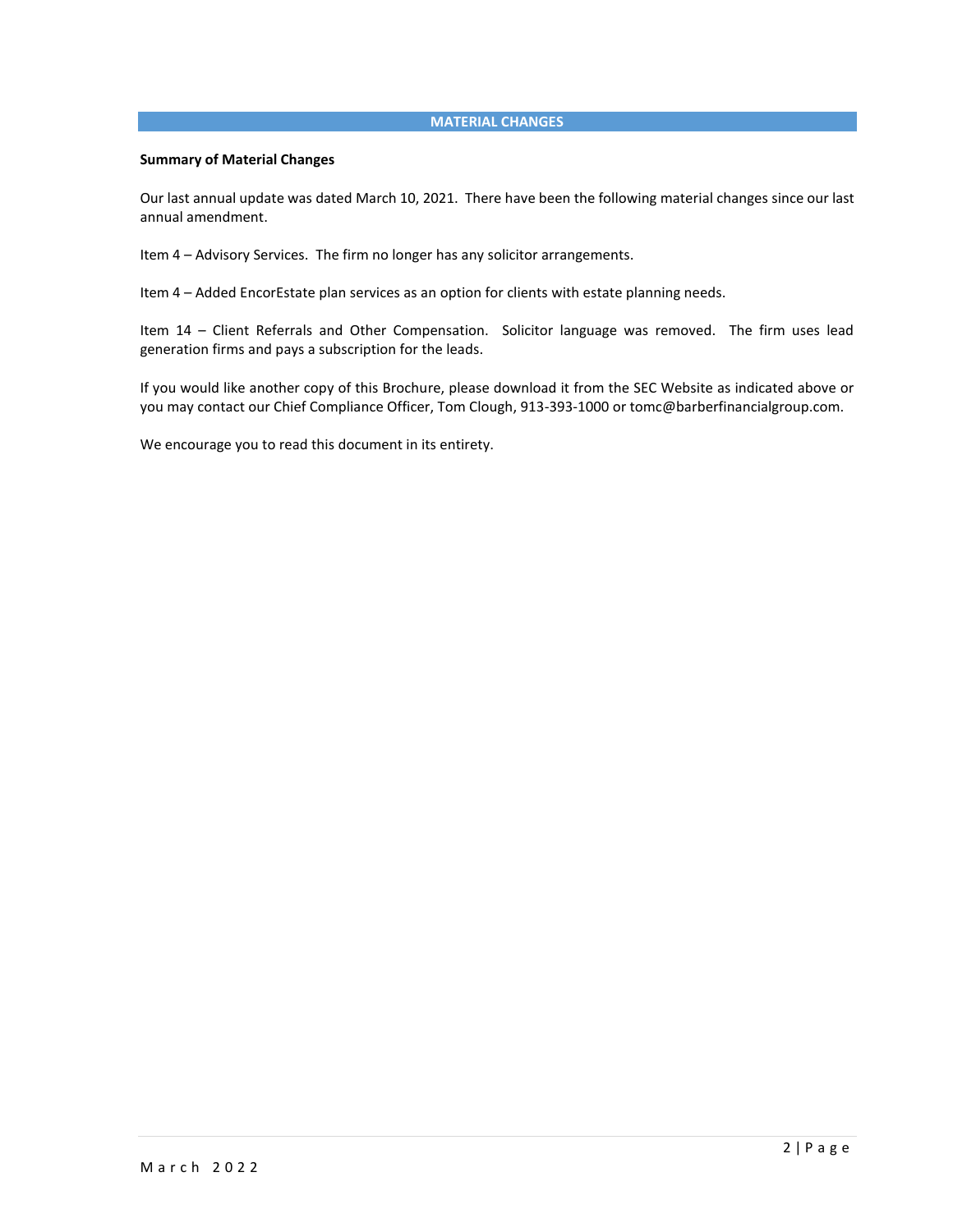# **TABLE OF CONTENTS**

# **Page**

| Item 11 - Code of Ethics, Participation or Interest in Client Transactions and Personal Trading ----------- 21 |  |
|----------------------------------------------------------------------------------------------------------------|--|
|                                                                                                                |  |
|                                                                                                                |  |
|                                                                                                                |  |
|                                                                                                                |  |
|                                                                                                                |  |
|                                                                                                                |  |
|                                                                                                                |  |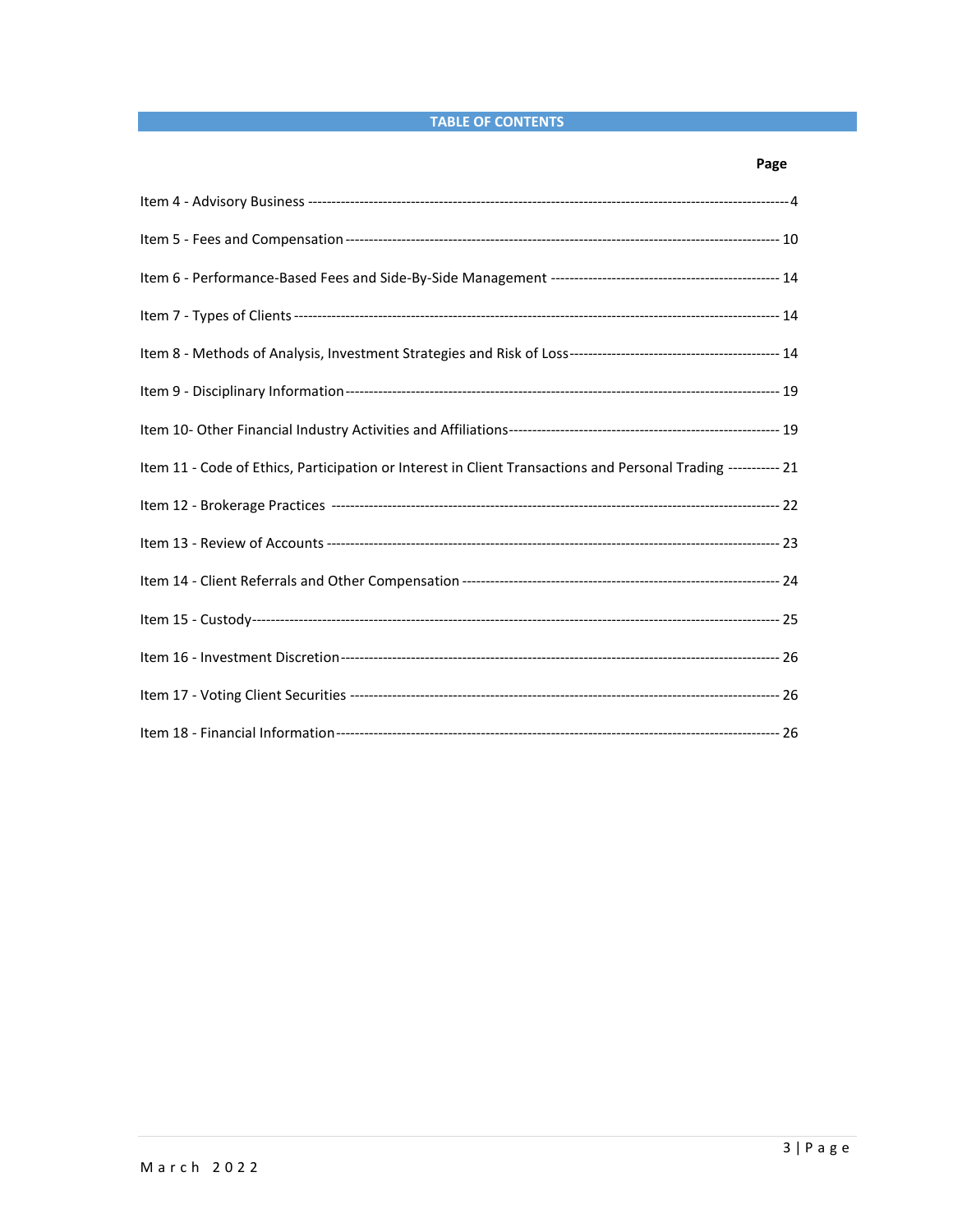#### **ITEM 4 - ADVISORY BUSINESS**

This Disclosure document is being offered to you by Barber Financial Group, Inc. ("BFG") about the investment advisory services we provide. It discloses information about the services we provide and the way those services are made available to you, the client.

BFG is a fee-based investment management firm located in Lenexa, Kansas, specializing in investment advisory services for investors. BFG was established by F. Dean Barber, the firm's principal owner, as Comprehensive Financial Planning Services (CFPS, Inc.) in October 1998. The name was officially changed to Barber Financial Group in November 2004 and became a registered investment adviser in January 2010.

BFG is committed to helping clients build, manage, and preserve their wealth as well as to assisting clients to help achieve their stated financial goals. We may offer an initial complimentary meeting; however, investment advisory services are initiated only after you and BFG execute an engagement letter or client agreement.

#### **1. The Barber Financial Group Guided Retirement System™**

The Barber Financial Group Guided Retirement System™ (GRS or Guided Retirement System) is an inclusive combination of many of BFG's service. This service encompasses services related to investment management, tax planning, risk management planning, and estate planning into a single offering. The GRS allows clients of Barber Financial Group access to investment advisors, CPAs, insurance specialists, social security specialists, and estate attorneys that all work together under the Barber Financial Group umbrella.

#### **2. Investment Management Services as a Stand-Alone Service**

BFG may provide this service without any additional financial planning services, if desired by the client. BFG offers discretionary investment management services for a fee based on a percentage of your assets under management. These services include investment analysis, allocation of investments, quarterly portfolio statements and ongoing monitoring services for the portfolio.

BFG determines your portfolio composition based on your needs, portfolio restrictions, if any, financial goals and risk tolerances. BFG will work with you to obtain necessary information regarding your financial condition, investment objectives, liquidity requirements, risk tolerance, time horizons, and any restrictions on investing. This enables BFG to determine the portfolio best suited for your investment objective and needs. Although BFG generally recommends long-term investment strategies, its advisors may recommend various short-term investment strategies to accommodate certain Client goals or objectives.

#### **3. Financial Planning Services**

BFG offers modular planning services designed to meet individual Clients' specific needs. These services may include one or more of the following:

### **a. Financial Planning**

BFG advisors will prepare a financial plan designed to answer the question "am I ok?". Financial plan will include an analysis of all client's financial assets as well as a stress test of that plan against certain life events. Fundamental financial plans do not include estate plan analysis or tax planning analysis. Client meetings occur in-person or remotely by telephone or webinar.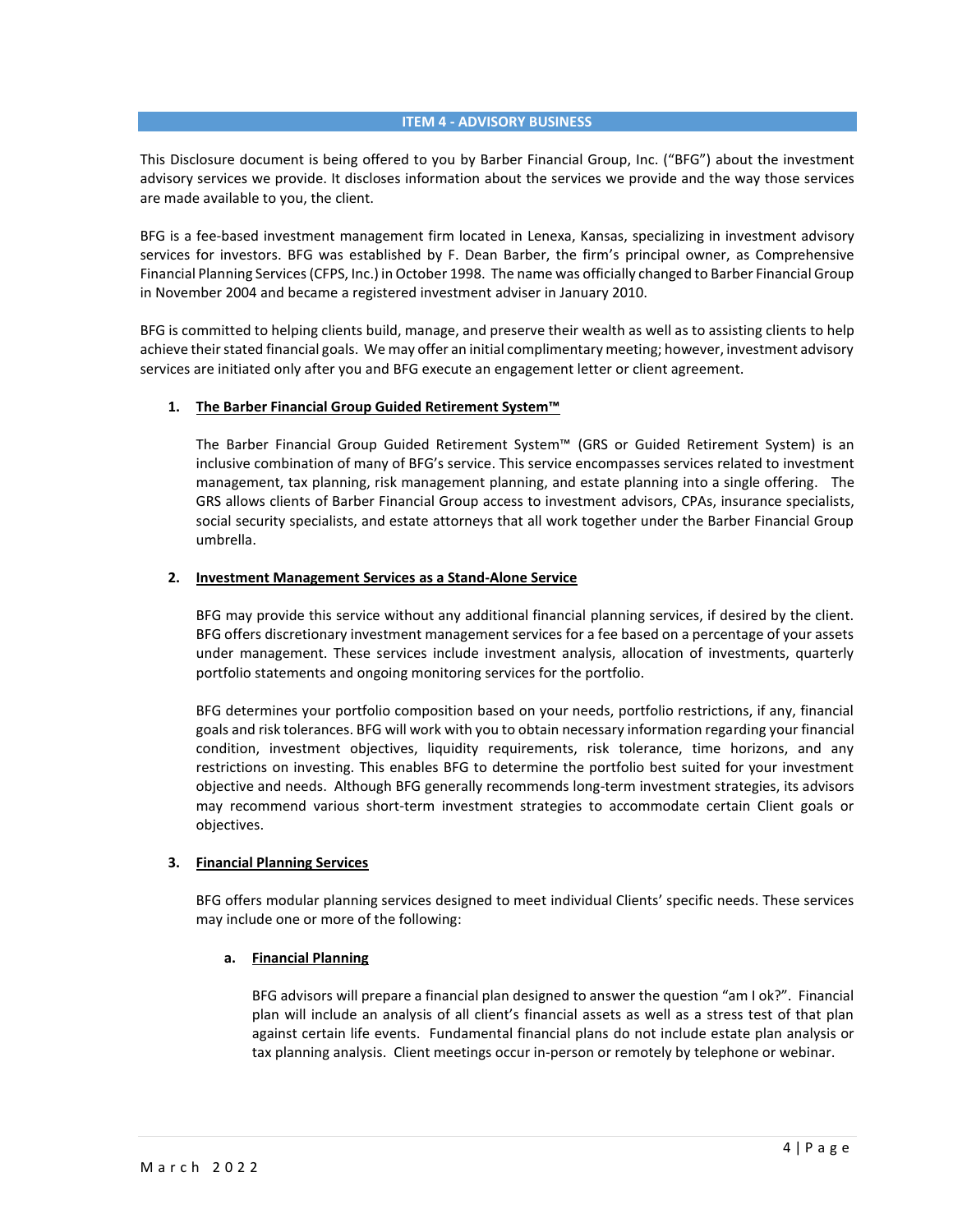### **b. Optional Delivery of Financial Plan Updates**

Clients who request any financial planning service described above will have the option to receive their financial plan three different ways. The options available to clients include:

- $\checkmark$  a one-time delivery of a financial plan where the service is considered complete upon delivery and review with the client;
- $\checkmark$  A financial plan that includes the initial delivery and review plus annual updates and reviews with BFG; or

Client meetings occur in-person or remotely by telephone or webinar.

## **c. Tax Planning Services**

Tax planning services offered through BFG Tax Services, LLC. BFG Tax Service will assist you in the development of a multi-year income tax plan after careful consideration of your objectives and present financial situation. This process begins with the preparation of a comprehensive financial plan. Based on this analysis, we will recommend strategies to implement today that can have positive impact on taxes due in future years, especially during retirement. Tax return preparation is not included in this agreement but can be obtained through BFG Tax Service at an additional cost.

## **d. Custom Tax Analysis**

A custom tax analysis is designed to answer a specific client question about impact on current year taxes given a specific act. Examples include "Should I make a Qualified Charitable Donation this year?" or "What is the impact on my taxes if I pay cash or take out a mortgage to purchase a second home?". Custom tax Analysis may also require a current financial plan. Actual Fee will be determined prior to providing the service.

## **e. Tax Return Preparation**

Includes preparation of federal income tax return, and applicable tax returns for the state and local taxing authorities in which you declare residency. Requires separate, annual agreement with BFG Tax Services, LLC. Actual fee based on complexity of return.

Requires separate, annual agreement with BFG Tax Services, LLC. Actual fee is based on complexity of return.

## **f. Estate Planning Services**

BFG may provide estate planning assistance to our clients. This could include the following: 1) General estate tax education and guidance; (2) General trust guidance –types and features; (3) General explanation of estate planning structures/documents; (4) General explanation of estate planning and gifting strategies; (5) General explanation of taxation issues of trusts and estates; (6) General explanation of types and treatment of trust income; (7) General guidance on sources of estate liquidity; (8) General guidance on ownership titles and assistance with titling of assets; (9) General guidance on impact of account and trust beneficiary designations (10) Assistance with gathering information to transmit to EncorEstate Plans.

In some instances, BFG may use the software of EncorEstate ("Encore) to produce an estate plan based on the information provided through the ENCORE software. The services provided by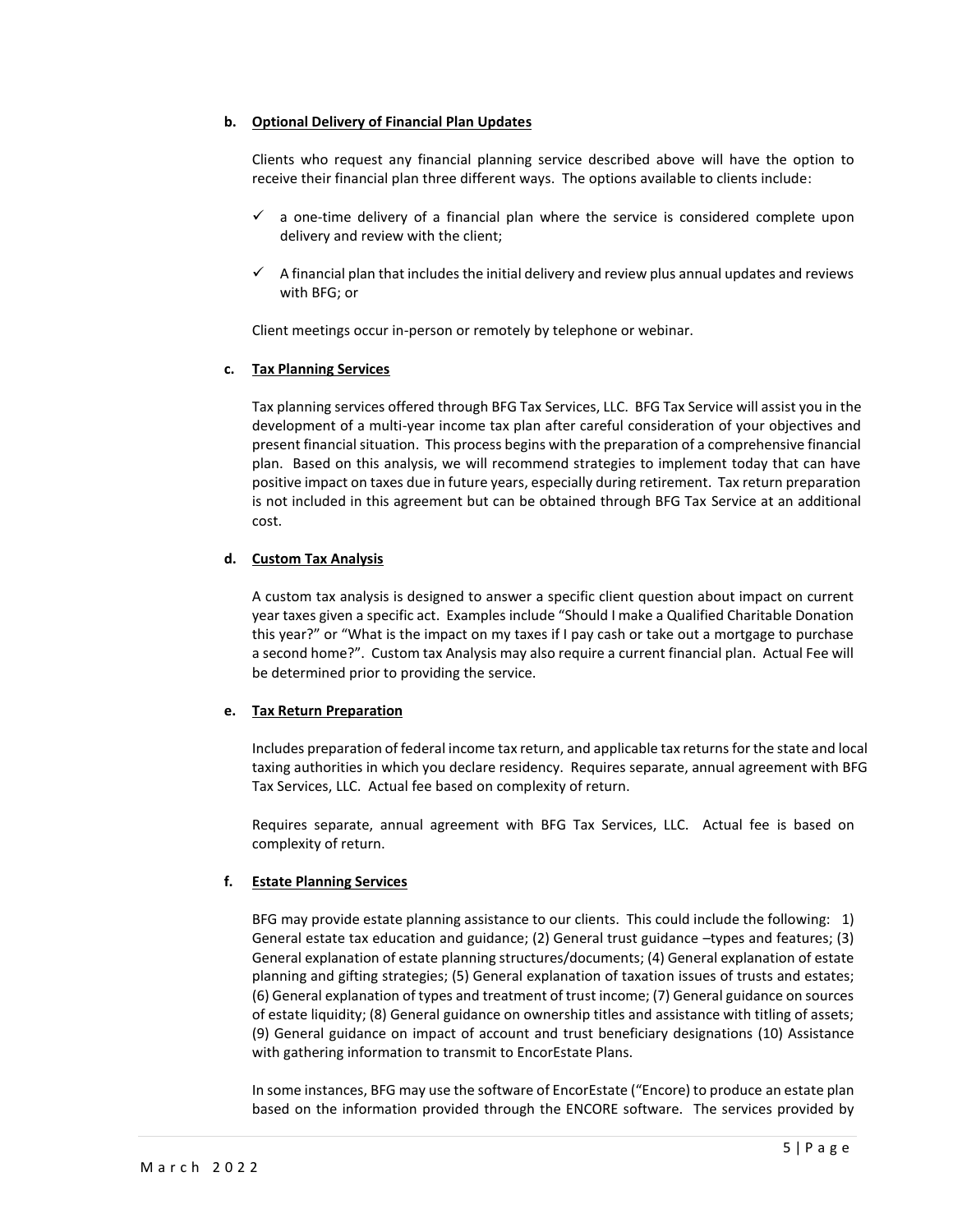Encore include the following: (1) Preparation of estate planning documents; (2) Preparation and recordation of real estate deed into trust; and (3) Review of information transmitted by CLIENT to make sure estate planning goals are adequately met.

Beyond the review of current estate plan documents described above, additional estate planning services may require a separate engagement and fee to law firms that provide this service. These law firms work in coordination with BFG and all estate plan meetings/services will occur at the offices of BFG or via virtual meeting technology (i.e., Zoom, GoToMeeting, etc.). Estate planning services typically include documents such as wills, trusts, durable power of attorney, beneficiary designations, healthcare power of attorney, guardianship designations, etc. that are customized to protect your personal property and assets. Additionally, these documents define how you want to pass down your personal property and assets as well as who will guard your them in your absence.

#### **g. Insurance Needs Analysis**

This service is a stress test of your financial plan or as a stand-alone service. Includes analysis of your current financial assets and typically requires you to go through the BFG financial planning process. Types of policies to be reviewed include, but may not be limited to, life insurance, long term care, Medicare, disability and health insurance.

#### **h. Key Man Business Owner Analysis**

Included as part of your financial plan or as a stand-alone service. Includes policy review specifically for business owners. Includes analysis of your current financial assets and may also require you to go through the BFG financial planning process.

#### **i. Custom Planning**

BFG may engage with clients for any customized, unique financial planning needs not specifically described above.

#### **4. Other Services available through BFG**

#### **a. Institutions and Employer Sponsored Retirement Plans**

For employer-sponsored retirement plans with participant-directed investments, our firm provides its advisory services as an investment adviser as defined under Section 3(21) of the Employee Retirement Income Security Act of 1974, as amended ("ERISA").

When serving as an ERISA 3(21) investment adviser, the Plan Sponsor and our Firm share fiduciary responsibility. The Plan Sponsor retains ultimate decision-making authority for the investments and may accept or reject the recommendations in accordance with the terms of a separate ERISA 3(21) Investment Adviser Agreement between our Firm and the Plan Sponsor. We provide the following services to the Plan Sponsor:

- $\checkmark$  Screen investments and make recommendations.
- ✓ Monitor the investments regularly and suggests replacement investments when appropriate.
- ✓ Provide an annual investment report.
- $\checkmark$  Assist the Plan Sponsor in developing an Investment Policy Statement ("IPS").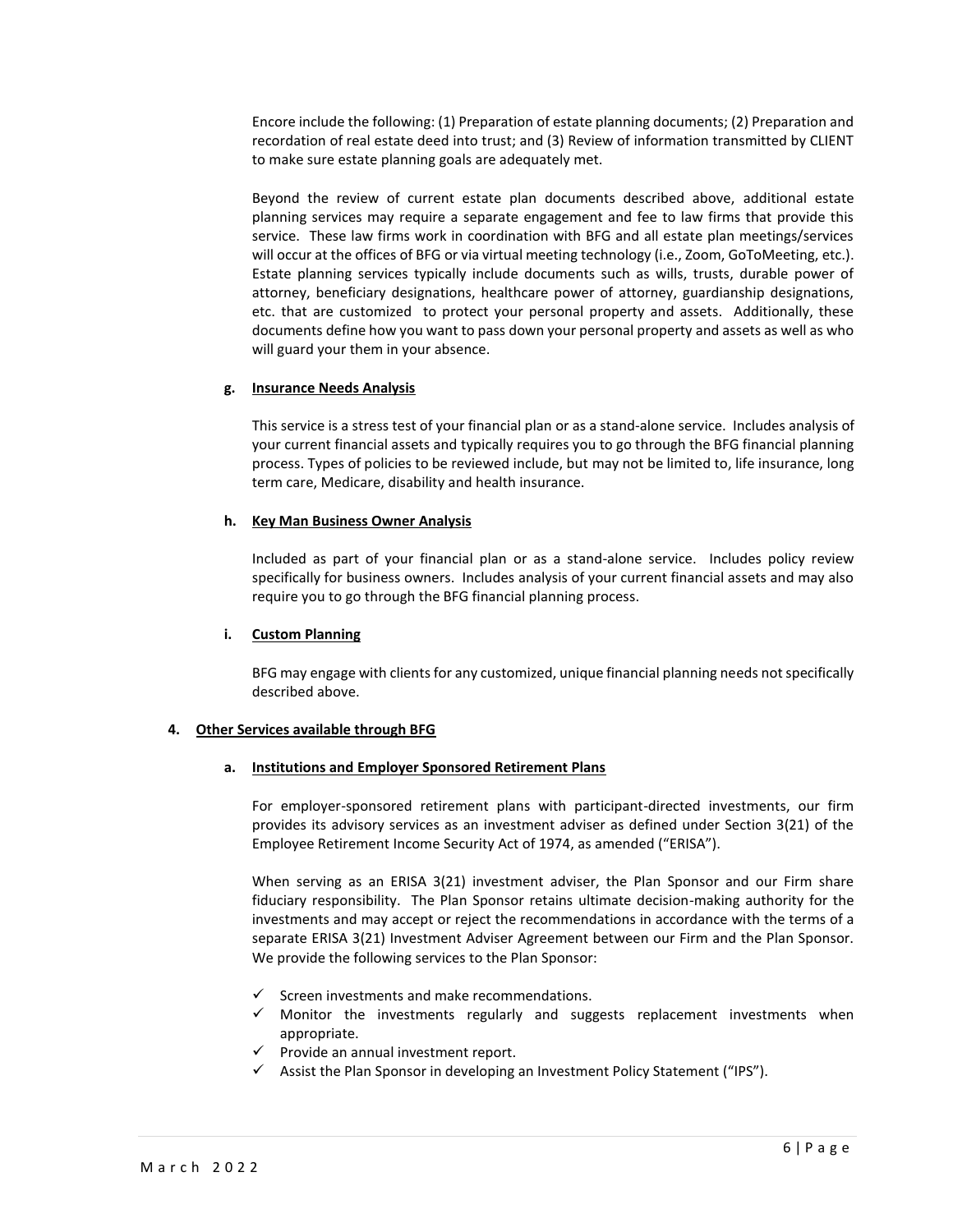We can also be engaged to provide financial education to Plan participants. The scope of education provided to participants will not constitute "investment advice" within the meaning of ERISA and participant education will relate to general principles for investing and information about the investment options currently in the Plan. We may also participate in initial enrollment meetings and periodic workshops and enrollment meetings for new participants.

## **b. 401(k) Dynamic Investment Strategy**

Additionally, BFG may provide advice to individuals on their employer sponsored retirement plan assets as defined under Section 3(21) of the Employee Retirement Income Security Act of 1974, as amended ("ERISA"). This advice is not considered to be discretionary asset management and requires the BFG client (plan participant) to implement plan changes on their own.

### **c. Discretionary Investment Management of Advisor Variable Annuity Contracts**

Where appropriate, the Firm may also provide advice about any type of legacy position or other investment held in client portfolios. If appropriate, BFG can provide recommendations for advisor variable annuities. Clients can engage BFG to manage and/or advise on certain investment products that are not maintained at their primary custodian, such as annuity contracts and assets held in employer sponsored retirement plans and qualified tuition plans (i.e., 529 plans). In these situations, BFG directs or recommends the allocation of client assets among the various investment options available with the product, including the initial purchase of the advisor variable annuity contract. These assets are generally maintained at the underwriting insurance company or the custodian designated by the product's provider.

### **d. Third Party Money Manager Sub Advisor Agreements**

BFG may utilize independent third-party investment advisers ("TPMM") to aid us in the implementation of investment strategies for your portfolio. Including a digital experience with no account minimums. Risk tolerance decisions and investment options available on the digital platform are the only available services at this time. In certain circumstances, we may allocate a portion of a portfolio to an independent TPMM for separate account management based upon your individual circumstances and objectives, including, but not limited to, your account size and tax circumstances. Upon the recognition of such situations, in coordination with you, we will hire a TPMM for the management of those securities. The sub-advisor arrangement may be a Wrap Program.

BFG evaluates a variety of information about TPMMs, which may include the TPMMs' public disclosure documents, materials supplied by the TPMMs themselves and other third-party analyses it believes are reputable. To the extent possible, we seek to assess the TPMMs' investment strategies, past performance and risk results in relation to its clients' individual portfolio allocations and risk exposure. BFG also takes into consideration each TMPP's management style, returns, reputation, financial strength, reporting, pricing and research capabilities, among other factors.

BFG continues to provide services relative to the discretionary or non-discretionary selection of the TPMMs. On an ongoing basis, we monitor the performance of those accounts being managed by TPMMS. BFG seeks to ensure the TPMMS' strategies and target allocations remain aligned with its clients' investment objectives and overall best interests.

In certain instances, the TPMM utilized by Barber Financial Group may hire a third party to avail itself of the services or facilities of other organizations for the purposes of providing services, as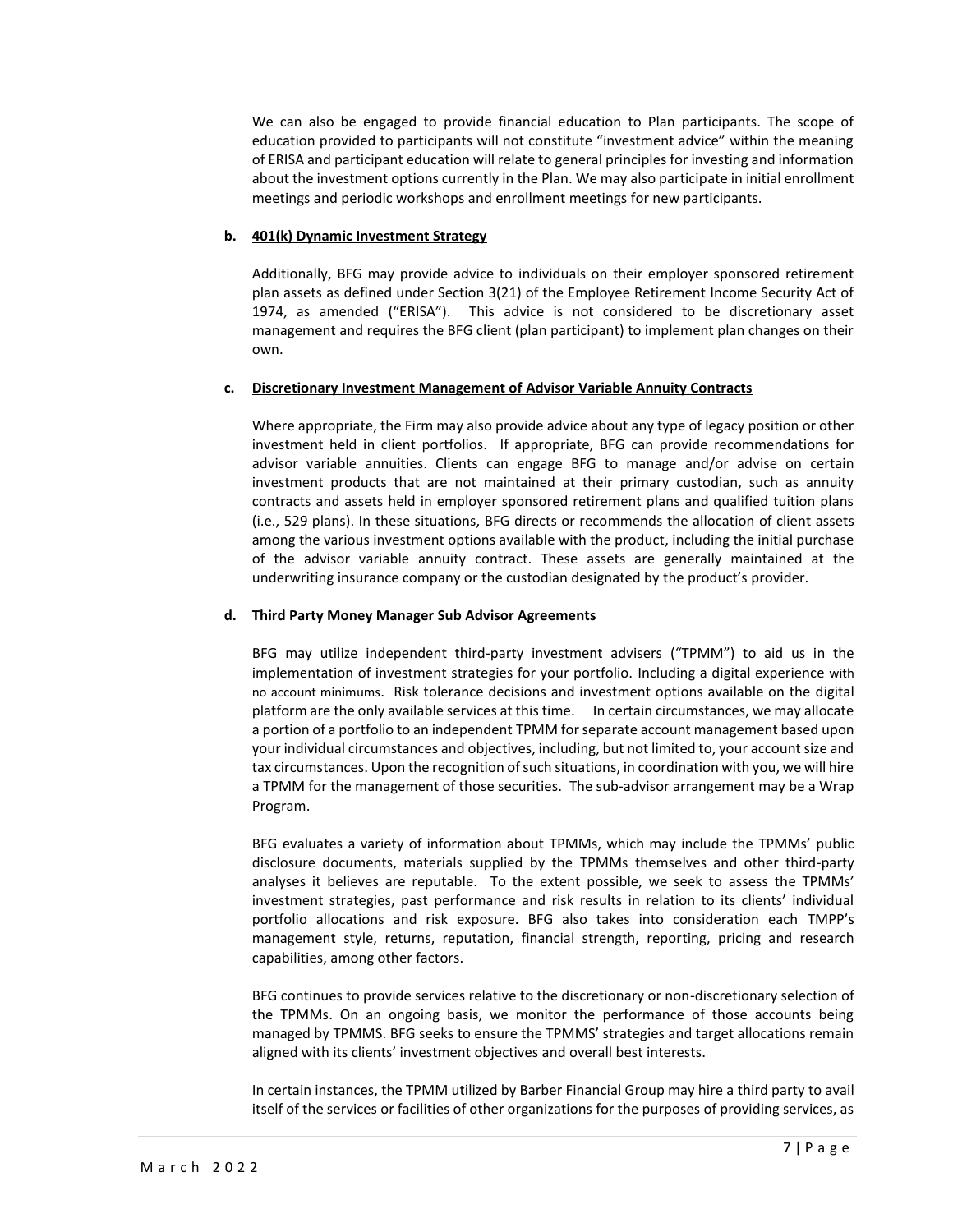appropriate for the discharge of its client obligations. TPMMs utilized by Barber Financial Group may provide investment advisory, administrative, support and supervisory services.

#### **Use of Riskalyze & Financial Planning Tools**

To develop a complete picture of a client's investment objectives, our investment adviser representatives work one-on-one with the advisory client through the initial and on-going planning process to create an investment plan which fits the client's risk tolerance and investment objectives. Based on this information, we obtain a broad understanding of the client's investment objectives, goals, and the amount of risk the client will tolerate. To further fine tune our understanding of a client's risk tolerance, our Firm does utilize Riskalyze, a third-party vendor tool to assist in identifying the client's risk tolerance.

Riskalyze technology assists financial planners in two critical tasks: (1) measuring the risk preferences of investors, and (2) applying these preference measurements to portfolio selection. Riskalyze summarizes an investor's meanvariance risk aversion on a 99-point scale. In connection with this output, the Riskalyze tool "quantifies" the client's indicated investment risk tolerance through the illustration of expected return (plus/minus) and investment volatility (investment variance) which uses past data to calculate expected variance.

Our Firm works with Riskalyze to customize client portfolios using a combination of existing holdings and recommended allocation strategies to provide the client with the desired risk score. Once the Risk Score is identified, our Firm prepares a strategy, which is also scored by Riskalyze tools. Generally, clients are recommended a mixture of strategies with various allocations, including strategies which focus on fixed income, growth, balanced, moderate, or aggressive investments, which correlate to the client's risk score. We seek to go beyond a traditional asset allocation strategy by incorporating investments on each end of the risk spectrum. As part of the risk assessment and financial planning processes, BFG advisors may make use of financial planning software including Money Guide Pro, Right Capital and/or eMoney. Decisions on which planning tool is appropriate for the client are based on individual client facts and circumstances.

#### **FinLife Partners Technology Platform**

In an effort to enhance the quality and breath of services that BFG provides to its Clients, BFG utilizes a suite of digitally powered technology solutions offered by FinLife Partners, a division of United Capital Financial Advisers, LLC ("FinLife Partners"). FinLife Partners provides access to its technology platform to BFG that includes use of certain technology platform, training relating to use of such technology platform, and certain clerical document and data compilation services. FinLife Partners is not in any way involved in, or responsible for, the individual investment management or guidance provided to BFG's clients.

BFG pays FinLife Partners a flat fee for its technology implementation services. Fees are calculated per percentage‐ basis formula in accordance with the volume of clients for whom BFG utilizes such services and/or products. As such, for certain services offered, Clients indirectly contribute to the payment of cost of services paid to FinLife Partners. FinLife Partners technology will typically be used as part of the GRS <sup>sM</sup> service and financial planning services.

BFG receives the following incentives:

- ✓ Certain technology implementation fees incurred by BFG through use of FinLife Partners' technology solutions will be waived if a predetermined number of BFG clients utilize such technology solutions.
- $\checkmark$  If BFG does not utilize predetermined threshold volume of services or technology solutions offered by United Capital or FinLife Partners, as applicable, then the relationship with FinLife Partners may be terminated due to insufficient revenue generation.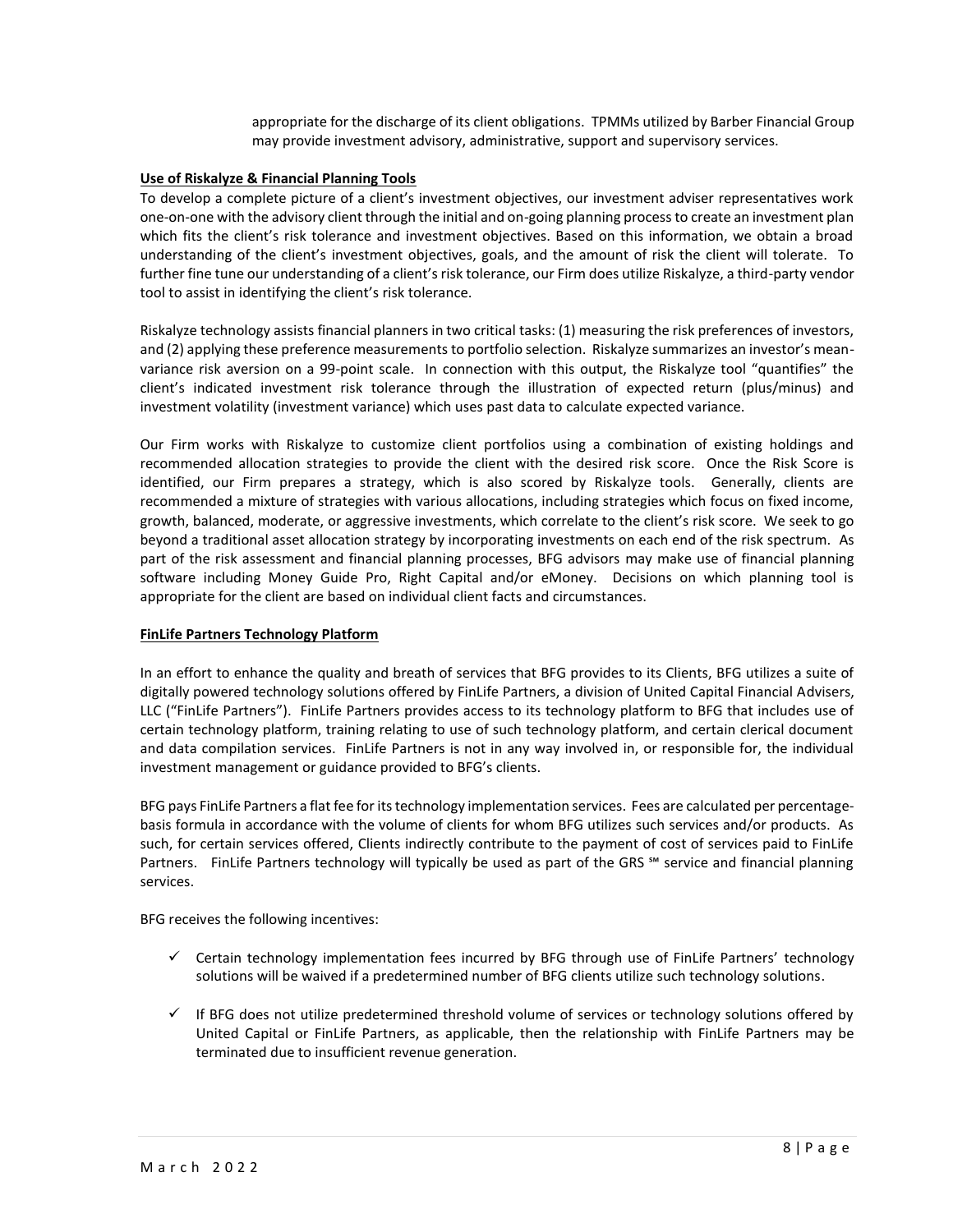BFG is eligible for these benefits as an early adopter of the FinLIfe Partner Service Offering. As an early adopter, BFG has the ability to collaborate with United Capital Financial Advisors, LLC to continue to enhance the quality and breadth of the FinLife Partner Service Offering.

Additionally, and to address this conflict, the Client may discuss alternative service options with BFG. BFG recognizes the fiduciary responsibility to place your interests first and have established policies in this regard to avoid any potential conflict of interest this arrangement may create.

## **Disclosure Regarding Rollover Recommendations**

A client or prospect leaving an employer typically has four options regarding an existing retirement plan (and may engage in a combination of these options): (i) leave the money in the former employer's plan, if permitted, (ii) roll over the assets to the new employer's plan, if one is available and rollovers are permitted, (iii) rollover to an Individual Retirement Account ("IRA"), or (iv) cash out the account value (which could, depending upon the client's age, result in adverse tax consequences). Our Firm may recommend an investor roll over plan assets to an IRA for which our Firm provides investment advisory services. As a result, our Firm and its representatives may earn an asset-based fee. In contrast, a recommendation that a client or prospective client leave their plan assets with their previous employer or roll over the assets to a plan sponsored by a new employer will generally result in no compensation to our Firm. Our Firm therefore has an economic incentive to encourage a client to roll plan assets into an IRA that our Firm will manage, which presents a conflict of interest. To mitigate the conflict of interest, there are various factors that our Firm will consider before recommending a rollover, including but not limited to: (i) the investment options available in the plan versus the investment options available in an IRA, (ii) fees and expenses in the plan versus the fees and expenses in an IRA, (iii) the services and responsiveness of the plan's investment professionals versus those of our Firm, (iv) protection of assets from creditors and legal judgments, (v) required minimum distributions and age considerations, and (vi) employer stock tax consequences, if any. All rollover recommendations are reviewed by the firm

We are fiduciaries under the Investment Advisers Act of 1940 and when we provide investment advice to you regarding your retirement plan account or individual retirement account, we are also fiduciaries within the meaning of Title I of the Employee Retirement Income Security Act and/or the Internal Revenue Code, as applicable, which are laws governing retirement accounts. We have to act in your best interest and not put our interest ahead of yours. At the same time, the way we make money creates some conflicts with your interests.

## **Miscellaneous**

In performing its services, BFG does not independently verify any information it receives from Clients or from a Client's other service providers; it relies solely on the information Clients and their authorized representatives provide. The Client is free to accept or reject any recommendation made by BFG. Moreover, each Client is advised that it remains the Client's responsibility to promptly notify BFG if there is ever any change in the Client's financial situation or investment objectives so that BFG, if necessary, can re-evaluate or revise any previous recommendations or services it provided to the Client.

## **Wrap Fee Programs**

BFG does not place Client assets into a wrap fee program sponsored by BFG. However, certain TPMMs may use a wrap program. Under these circumstances, the TPMM will provide each client the Wrap Fee Brochure for each Wrap Platform.

## **Assets Under Management**

As of December 31, 2021, BFG managed \$1,726,768,014 in client assets on a discretionary basis and \$61,021,824 in client assets on a non-discretionary basis.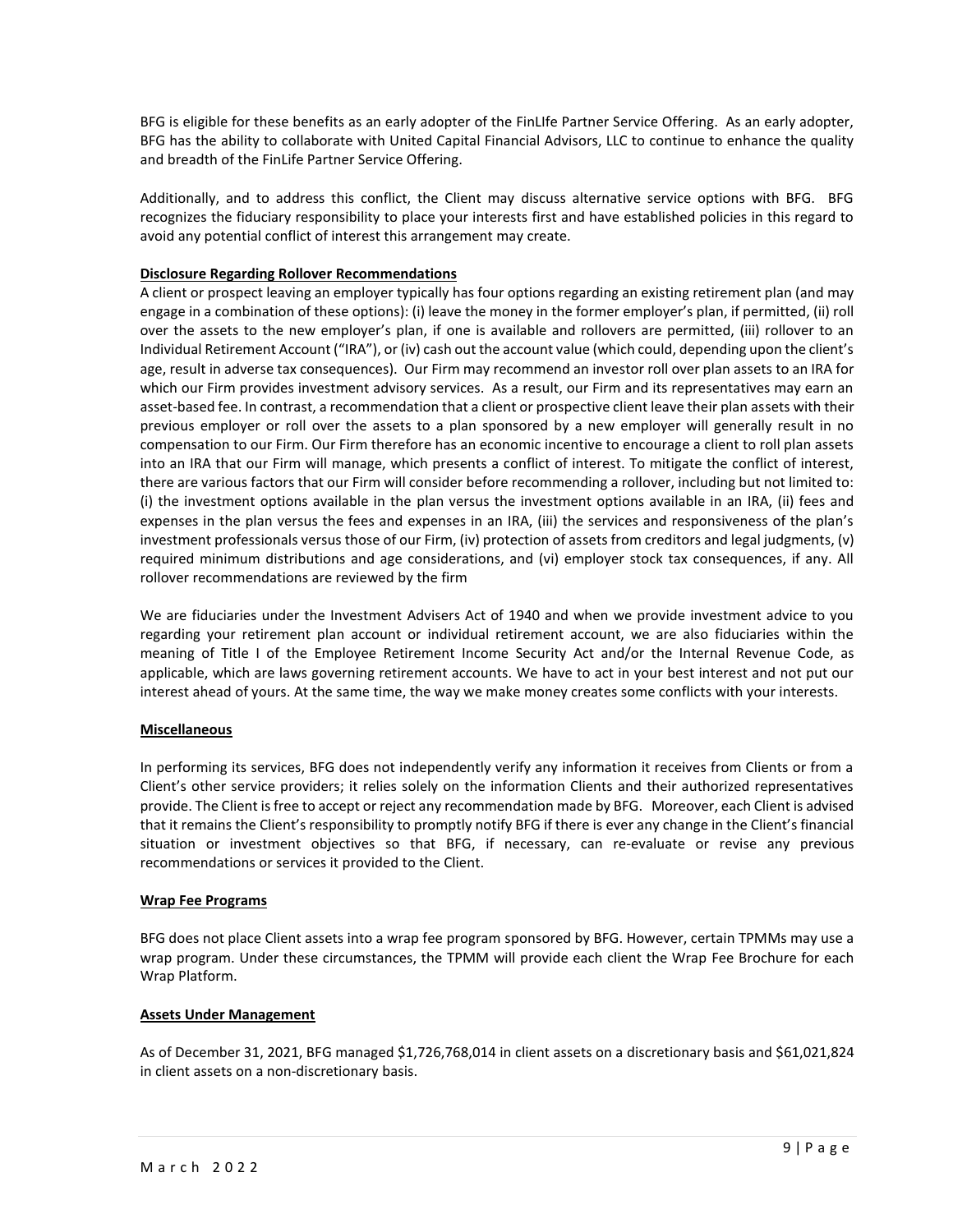### **ITEM 5 - FEES AND COMPENSATION**

#### **Cost of Services**

Each Client will enter an agreement that describes BFG's services and the costs ("Agreement"). Based on a needs analysis determined by the BFG Advisor and the Client, the agreement may include one or more of the services described above. Costs are negotiated with each Client and is customized depending on several factors. The following Cost of Services schedule provides information about how BFG charges for its services.

## **The Barber Financial Group Standard Fee Schedule (1), (2), (3), (4)**

For Guided Retirement System ™ and stand-alone discretionary investment management services (described in Item 4 number 1 and 2 above), BFG will use the Standard Fee Schedule published below.

| <b>Client Assets</b>       | <b>Guided Retirement</b><br>System ™ | <b>Investment Management</b><br>(Stand Alone Service) |
|----------------------------|--------------------------------------|-------------------------------------------------------|
| \$0.00 to \$499,999        | ** Negotiable                        | 1.50%                                                 |
| \$500,000 to \$749,999     | 1.60%                                | 1.35%                                                 |
| \$750,000 to \$999,999     | 1.50%                                | 1.25%                                                 |
| \$1,000,000 to \$1,999,999 | 1.25%                                | 1.00%                                                 |
| \$2,000,000 to \$2,999,999 | 1.15%                                | .90%                                                  |
| \$3,000,000 to \$3,999,999 | 1.05%                                | .80%                                                  |
| \$4,000,000 to \$4,999,999 | .95%                                 | .70%                                                  |
| \$5,000,000 to \$9,999,999 | .85%                                 | .60%                                                  |
| \$10,000,000 and Up        | .75%                                 | .50%                                                  |

- **(1)** The actual fees paid by each Client is noted in an agreement executed between BFG and the Client. As directed in the agreement, the costs agreed to may be negotiated and may be lower than the rates noted in the standard fee schedule above.
- **(2)** GRS clients who desire BFG Tax Service, LLC to prepare state and federal tax returns will pay an additional fee for this service. Clients who elect to engage separate law firms for legal work concerning estate planning services will pay an additional fee to the separate law firms.
- **(3)** Alternatively, clients may agree to work with BFG for a negotiated, annual flat fee. The annual fee will be quoted as a percentage of the current market portfolio. The specific determination of the amount charged is based on a combination of the following factors: (1) services provided as marked in paragraph 1.(2) assets in the account, (3) complexity of the investment strategy and planning services, and 4) the estimated investment in time the advisor will spend providing services for the client.
- **(4)** Persons who became clients of BFG prior to the rollout of GRS and engaged Barber Financial Group for investment management and planning services (such as tax planning, financial planning or estate planning), remain subject to the fee schedule in their existing investment advisory agreement. In the event that fee is greater than the standard fee schedule for Guided Retirement System (GRS) above, then BFG will adjust the fees so as not to exceed the standard GRS fee schedule published above.

#### **Barber Financial Group Fee Only Financial Planning Services**

Financial Planning Fees are typically performed as a fee only service. The services associated with these fees are summarized in Item 4, numbers 3a – 3f above. The specific determination of the amount charged is based on a combination of the following factors: (1) services provided as marked in paragraph 1; (2) the complexity of the planning needs including the size and type of the client assets included in the planning, and (3) the estimated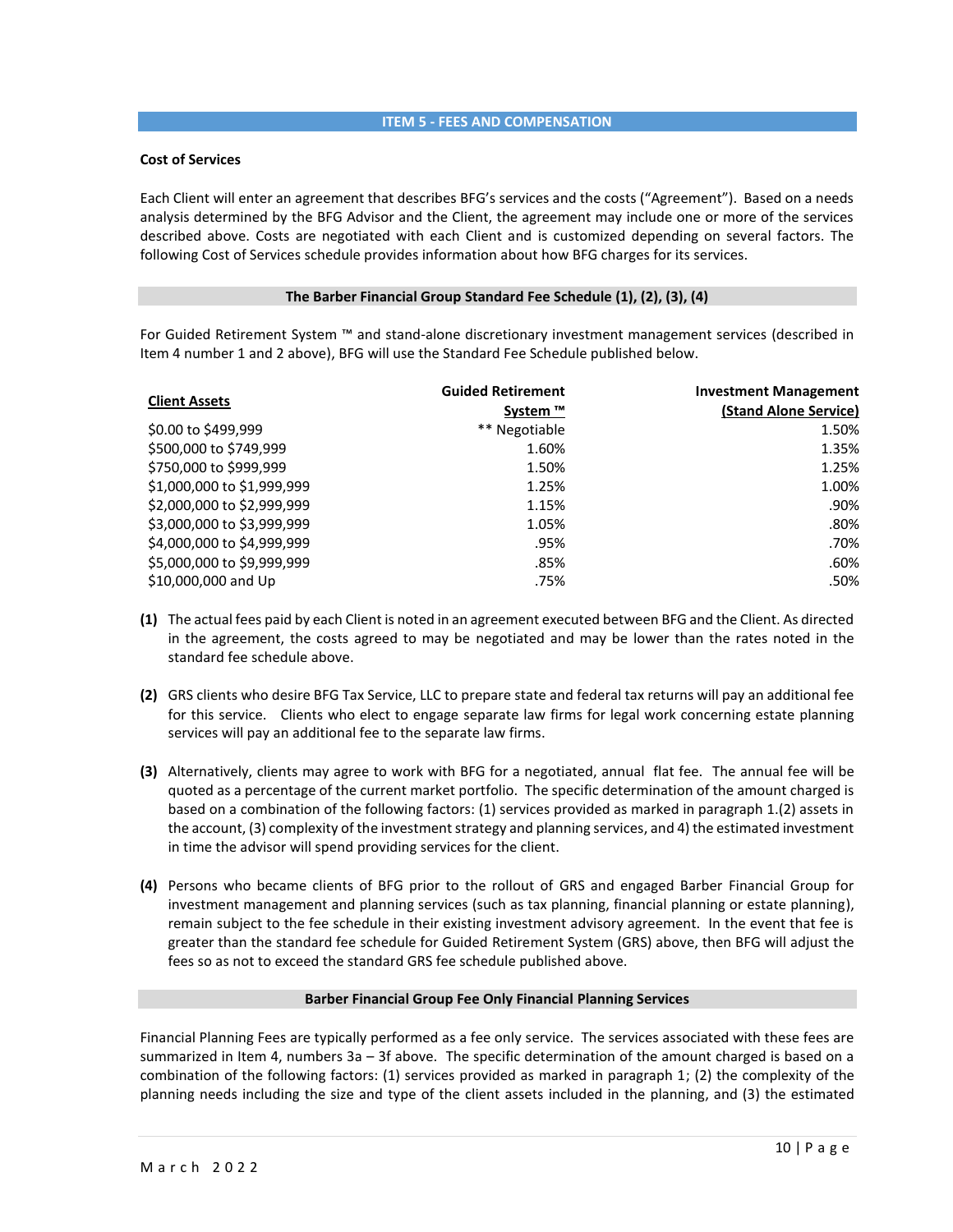investment in time the advisor will spend managing the specific assets in the account. In certain instances, BFG may discount from the published fee range.

Certain advisors of BFG may be compensated by this entity for participating in the delivery of the planning services outlined in this section. A portion of BFG advisor time is spent in connection with these activities.

### **a. Financial Planning Services**

Clients who engage BFG to prepare a financial plan may pay a fee between \$500 and \$5,000. Financial plans that include a tax plan and estate plan will generally be at the higher end of this range. Financial plans that do not include these two modules will typically be at the lower end of this range. In certain instances, separate agreements and fees may be necessary to engage with BFG Tax Services (tax planning) and separate law firms (Estate planning). The actual fee will be determined based on the complexity of the client situation. A fee will be quoted and agreed upon before work is commenced. The fee is collected  $\frac{1}{2}$  up front and  $\frac{1}{2}$  at delivery and review of plan.

If client chooses the optional delivery of annual financial plan updates, those fees typically pay 50% of the initial fee.

### **b. Tax Planning Services**

Tax Planning services are provided through BFG Tax Service, LLC. The fee for tax planning services is a minimum of \$5,000. The fee is dependent on the complexity and work in volved in the tax planning. The fee for a custom tax analysis will be determined based on the complexity of the client situation. A fee will be quoted and agreed upon before work is commenced. For both services, the fee will be quoted and agreed upon before work is commenced. The fee is collected  $\frac{1}{2}$  up front and  $\frac{1}{2}$  upon delivery and review of the plan.

The fee for tax return preparation is based on time spent preparing the client returns and will be submitted to the client for payment when the tax return is complete.

#### **c. Estate Planning Services**

Depending on the client needs and desires for estate planning document review, preparation, or updates we will engage with EncorEstate Plans a third-party service provider or estate planning attorneys.

When BFG engages with EncorEstate, BFG and Client agree to a flat fee. A portion of this fee is retained by BFG and a portion is shared with EncorEstate.

In some instances, additional estate planning services may require a separate engagement and fee to law firms that provide this service. Currently the law firms used by BFG include Sandberg Phoenix von Gontard, P.C., a Missouri corporation. Meetings with either of these two separate law firms will occur at offices of Barber Financial Group or via virtual technology and will be by appointment only.

When clients sign an engagement letter with either law firm referenced above, they will pay a fee directly to the law firm. The amount of the fee will vary depending on the needs of the client and whether estate assets will be titled jointly or as an individual. Both law firms will compensate BFG for estate plan funding services performed in conjunction with estate planning services. Estate plan funding services include the process of re-titling financial accounts of estate plan clients in a manner consistent with the estate plan developed by the law firms mentioned above. BFG's fee for estate plan funding services typically ranges from \$500 to \$15,000 per estate plan.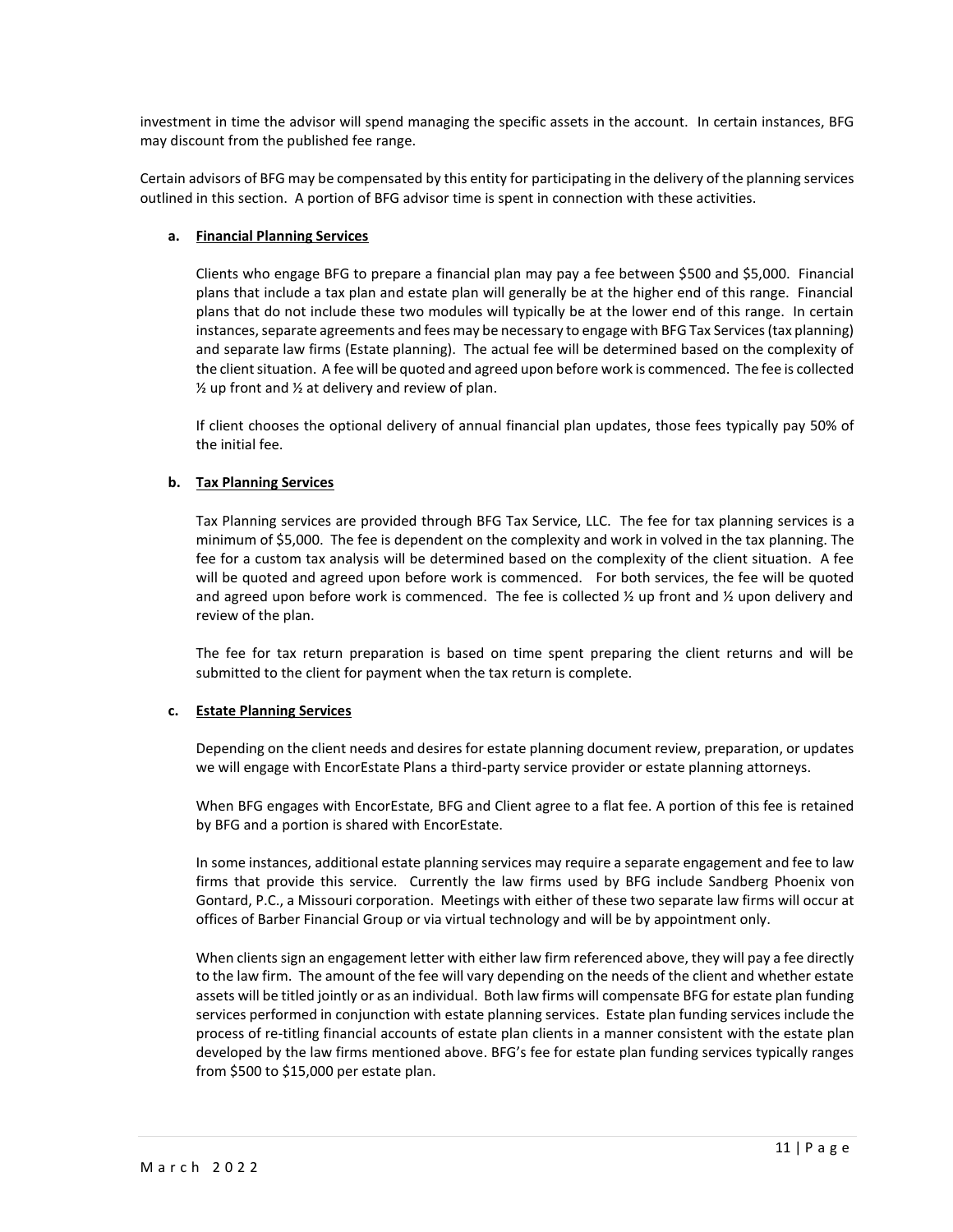#### **d. Risk Management Planning Services**

When risk management services are performed as part of a financial plan, the service is included in the fee for financial planning. If the risk management service results in the sale of an insurance product through BFG Insurance Service, LLC, BFG will receive a commission from the sale of that product. See Item 10 below.

When risk management services are performed as a stand-alone service no fee is charged for the service if the risk management service results in the sale of an insurance product through BFG Insurance Service, LLC, BFG will receive a commission from the sale of that product.

Further, insurance product recommendations may not be subject to the same fiduciary standard as investment advisers are subject. Certain advisors of BFG may be compensated for participating in the risk management services are provided to clients and a sale of an insurance product through BFG Insurance Services, LLC is made. A portion of BFG advisor time is spent in connection with these activities.

### **Barber Financial Group Other Services**

In addition to the fees described above, BFG may provide additional services for the following fees. Certain advisors of BFG may be compensated for participating in the delivery of GRS <sup>5M</sup> services to clients to whom services are offered. A portion of BFG advisor time is spent in connection with these activities.

### **a. Institutions and Employer Sponsored Retirement Plans**

Fees charged for this service are the same as the Investment Management Service Schedule above. All fees may be discounted as necessary.

## **b. 401(k) Dynamic Investment Strategy**

Fees charged for this service are typically priced at approximately 50 bps of plan assets at the time of contract execution and converted to a flat fee. This fee may be collected through credit card payments (via Orion)

Alternatively, client may agree to pay a higher investment management fee on other client accounts subject to a valid investment management agreement.

## **c. Financial Guidance**

Financial guidance services are quoted as an annual fee paid in quarterly installments. The minimum annual fee for this service is \$4,000.

## **d. Discretionary Investment Management of Variable Annuity Contracts**

BFG will not charge or receive a direct management fee for the investment, supervision and management of the insurance/variable annuity contract(s) and/or sub-accounts for legacy assets. BFG and/or certain related entities may, however, share certain administrative costs and services with BFG investment advisor representatives that are dually registered as representatives of Mutual Securities, Inc. who do receive compensation relating to the contracts. BFG entities will receive a benefit from the registered representatives by providing the shared administrative costs and services. The Insurance Company and/or any affiliated entities may charge certain fees and expenses, which may be identified in the prospectus.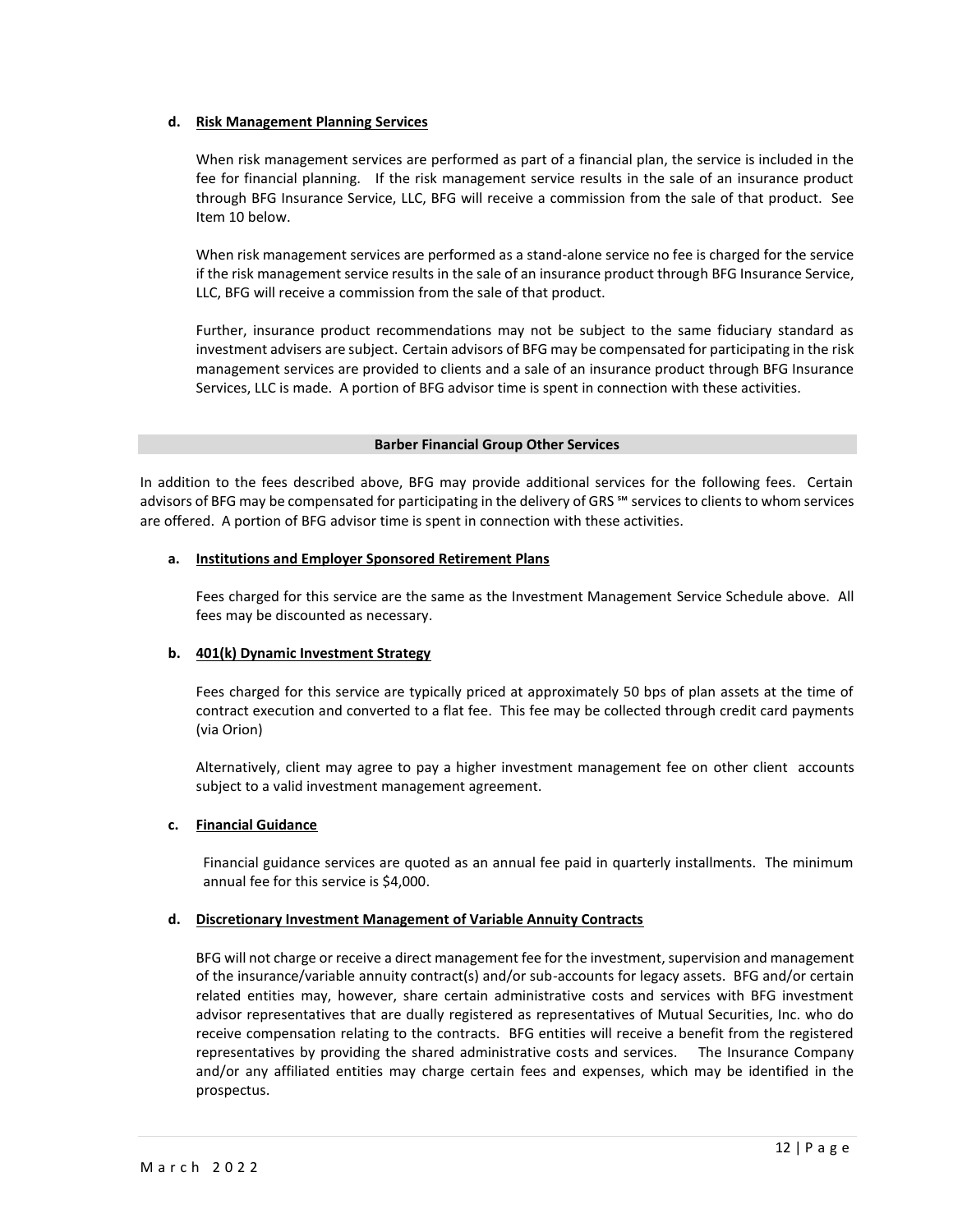For advisor variable annuity contracts recommended by BFG, the advisory fee will be paid in arrears based upon a percentage of the market value on the last day of the calendar quarter not to exceed 1.5% annually. The insurance company issuing the variable annuities will charge management expenses and possibly exchange and surrender fees in addition and separate from the investment advisory fees charged by BFG. The product prospectus contains more details about the additional fees that apply.

### **Other Important Information Concerning Fees and Compensation Disclosures**

BFG charges a fee as compensation for providing Investment Management services to your account. These services include advisory and consulting services, trade entry, investment supervision, and other account maintenance activities. The custodian may charge custodial fees, transaction costs, redemption fees, retirement plan and administrative fees or commissions. See Additional Fees and Expenses below.

In addition to the advisory fees paid to BFG, clients may also incur certain charges imposed by other third parties, such as broker-dealers, custodians, trust companies, banks and other financial institutions (collectively "Financial Institutions"). These additional charges may include securities brokerage commissions, transaction fees, custodial fees, fees charged by the Independent Managers, margin costs, charges imposed directly by a mutual fund or ETF in a client's account, as disclosed in the fund's prospectus (e.g., fund management fees and other fund expenses), deferred sales charges, odd-lot differentials, transfer taxes, wire transfer and electronic fund fees, and other fees and taxes on brokerage accounts and securities transactions. BFG's brokerage practices are described at length in Item 12, below.

The fees are based on the current market value of the Portfolio (including cash and equivalent items) and are based on an annual percentage of assets under management. The fees are applied to the account asset value on a pro-rated basis, billed quarterly in advance. The initial fee will be based upon the date the account is accepted for management by execution of the investment advisory contract by BFG or when the assets are transferred through the last day of the current calendar quarter. Thereafter, the fee will be based on the market value of the account on the last day of the previous calendar quarter and will cover the period from the first day of the calendar quarter through the last day of the calendar quarter. The market value will be determined as reported by the Custodian. Fees are assessed on all assets under management, including securities, cash and money market balances.

At BFG discretion, BFG will typically add (aggregate) asset amounts in accounts from your same household together to determine the advisory fee for all your accounts. BFG will do this, for example, where we also service accounts on behalf of your minor children, individual and joint accounts for a spouse, and/or other types of related accounts. This consolidation practice is designed to allow you the benefit of an increased asset total, which could potentially cause your account(s) to be assessed a reduced advisory fee based on the asset levels available in our fee schedule.

You authorize BFG to debit your account quarterly for our fee. The independent qualified custodian holding your funds and securities will debit your account directly for the advisory fee and pay that fee to BFG. You will provide written authorization permitting the fees to be paid directly from your account held by the qualified custodian. Further, the qualified custodian agrees to deliver an account statement at least quarterly directly to you indicating all the amounts deducted from the account including our advisory fees. You are encouraged to review your account statements for accuracy. BFG will receive a duplicate copy of the custodian's statement that was delivered to you.

The agreement that you and BFG sign for investment advisory and/or management services shall remain in force unless explicitly terminated by you or us. Upon termination, our management fee will be pro-rated for the quarter in which the agreement was terminated, and any unearned fees will be refunded to you. In the event of termination, you are responsible for monitoring the securities in your account(s), and BFG as investment adviser will have no further obligation to act or advise with respect to those account(s).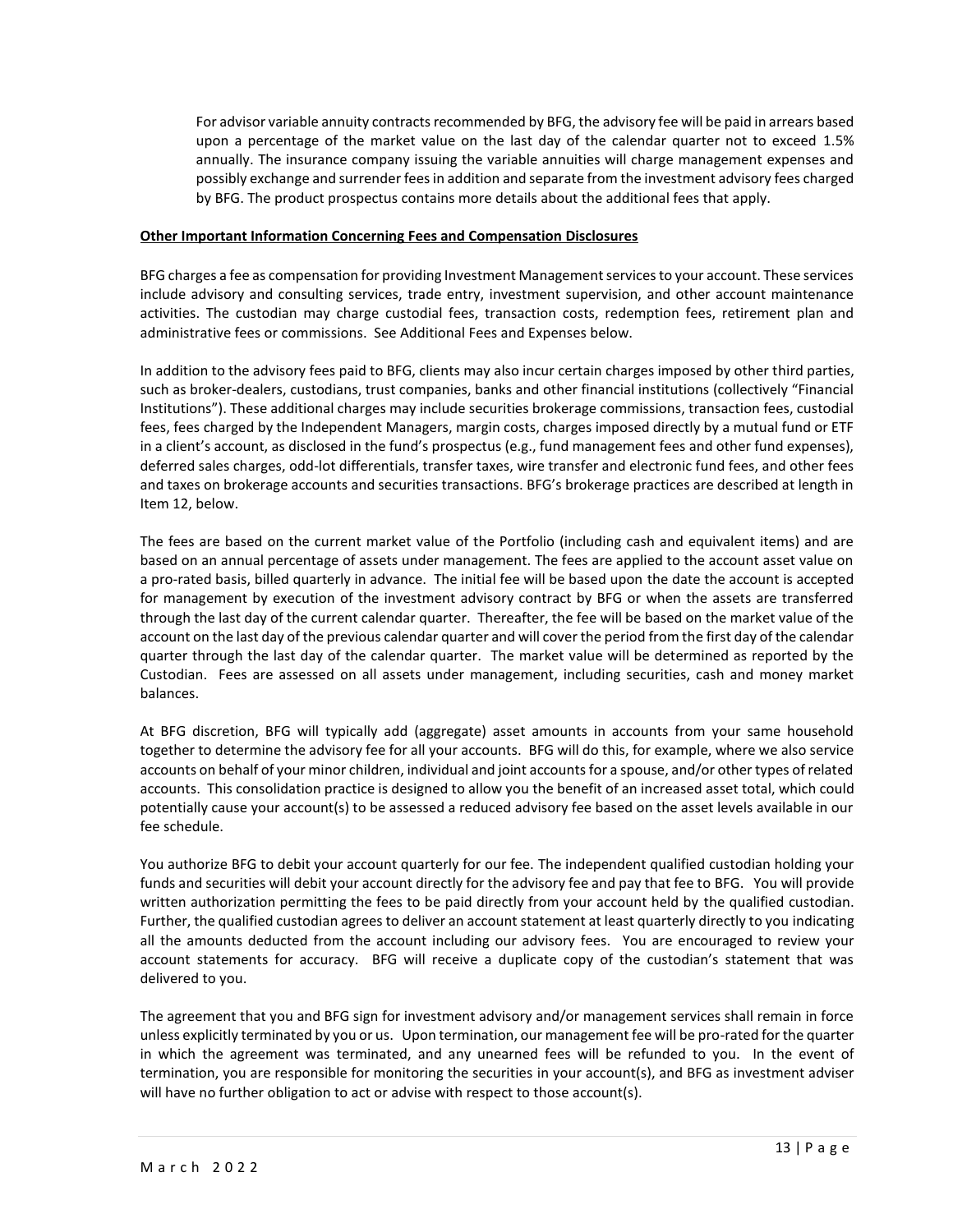#### **Sub Adviser Manager Fees**

A sub-advisoris an external manager hired by BFG to assist with the management of a client's investment portfolio. Generally, the sub-adviser manages all or some of the client's assets in accordance with stated guidelines and objectives which are communicated by BFG. For certain client assets, BFG may outsource a portion of the investment management to TPMM.

When BFG refers Client assets to TPMM, the Client is assessed an additional cost, referred to as the Platform fee. The additional cost and the billing methodologies of the TPMM are specifically disclosed in the investment management agreement and range between 0 to 100 bp annually. This fee is billed quarterly in arrears based on the average daily balance during the quarter. The TPMMs assesses a fee to BFG for their management services and that fee is passed through directly to the Client. The fee is typically based on a percent of the Client's assets depending on the manger and services provided. The TPMM may impose minimum investment requirements. The minimum amounts vary. Typically, the TPMM bills the client account and fees will be deducted directly from the client's custodian account. In addition to TPMM costs, the investment vehicles that Client assets are invested in may have their own associated cost. For instance, costs are charged to shareholders of mutual funds and exchange traded funds by the fund manager and deducted directly from the net asset value of the investment vehicle.

#### **Administrative Services Provided by ORION Advisor Services, LLC**

BFG has contracted with ORION Advisor Services, LLC (referred to as "ORION") to utilize its technology platforms to support data reconciliation, performance reporting, fee calculation and billing, research, client database maintenance, quarterly performance evaluations, payable reports, web site administration, models, trading platforms, and other functions related to the administrative tasks of managing client accounts. Due to this arrangement, ORION will have access to client accounts, but ORION will not serve as an investment advisor to our clients. Barber Financial Group and ORION are non-affiliated companies. ORION charges our Firm an annual fee for each account administered by ORION. Please note that the BFG advisory fee charged to the client will not increase due to the annual fee BFG pays to ORION. The annual fee is paid from the portion of the management fee retained by Barber Financial Group

#### **ITEM 6 - PERFORMANCE BASED FEES AND SIDE-BY-SIDE MANAGEMENT**

We do not charge advisory fees on a share of the capital appreciation of the funds or securities in a client account (so-called performance-based fees). Our advisory fee compensation is charged only as disclosed above in Fees and Compensation.

#### **ITEM 7 - TYPES OF CLIENTS**

We provide investment advice to individuals, trusts, pension plans, estates, charitable organizations and corporations. Our account value requirement is \$500,000 of investable assets per household. The account minimum may, however, be subject to waiver or negotiation, at our discretion.

The Third Party Sub-Adviser may have minimum investment requirements that differ from BFG.

#### **ITEM 8 - METHODS OF ANALYSIS, INVESTMENT STRATEGIES AND RISK OF LOSS**

The method of analysis we utilize is both fundamental and technical. We gather our information for investment purposes from financial newspapers, magazines, research prepared by others, corporate rating services, company press releases, annual reports, prospectuses and filings with the Securities and Exchange Commission.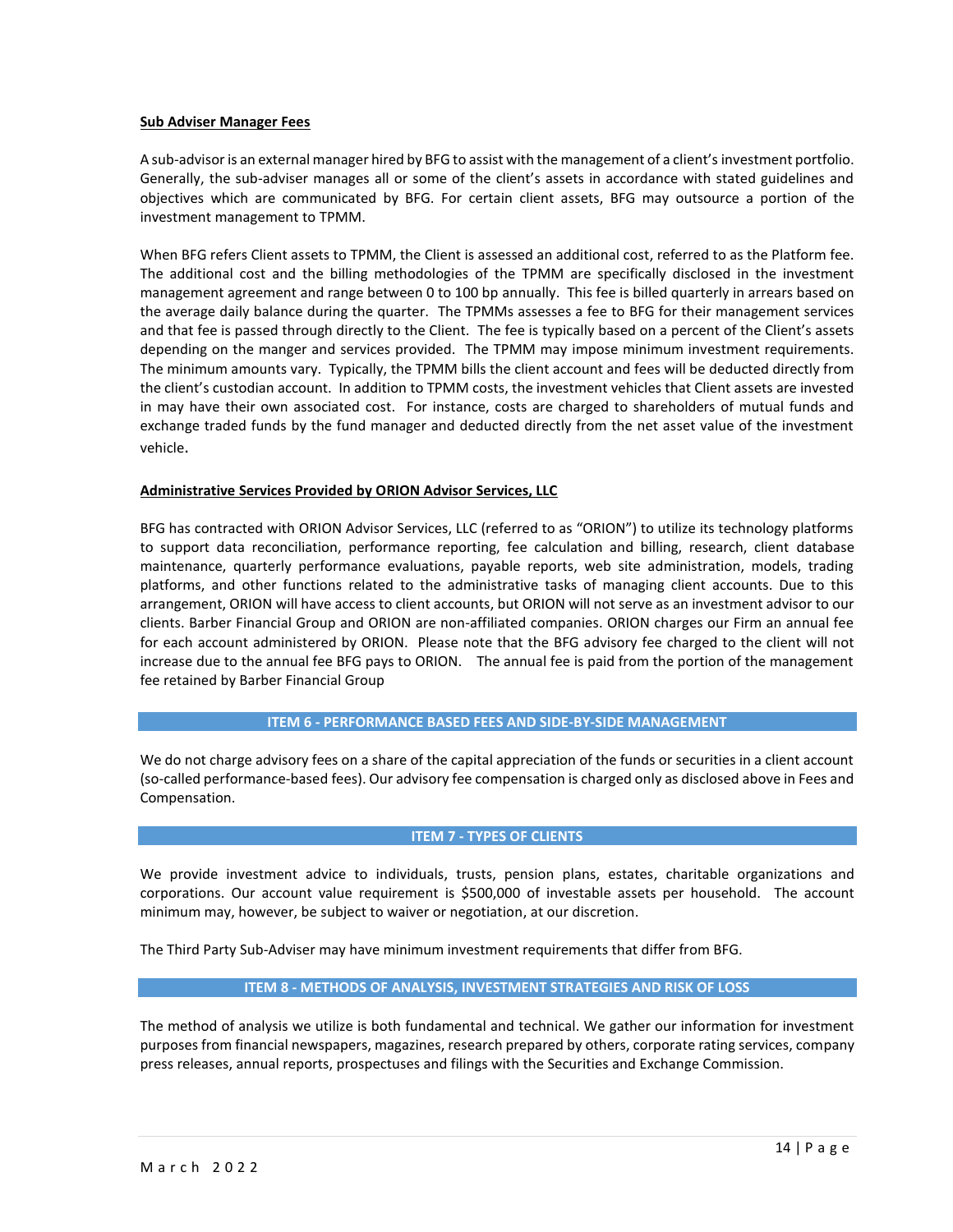We seek to achieve long-term client objectives through analysis based on the long-term returns of various asset classes to determine asset allocation by account type. We intend to focus investment strategies on longer-term purchases. As market conditions indicate, we may recommend defensive strategies for preservation of capital over both the short- and long-term. Our primary investment strategy is to provide a disciplined application of capital management in order to achieve your long-term goals.

We determine how to allocate assets among the various asset classes based on the investment strategy chosen, prevailing economic conditions and our determination of where we are in the economic cycle. Potential risks and opportunities are weighed to determine to what degree the portfolio should be invested net long<sup>1</sup>, short<sup>2</sup> or neutral.

## **Asset Allocation Programs**

We use model asset allocation programs (Model Portfolios) researched and provided by a third party. Under this strategy, BFG and the Client will determine and select the appropriate Program Model Portfolio(s).

Under this strategy, the third party provides research and builds, monitors and updates the Model Portfolios. The third party will provide us investment analysis, allocation of investments, quarterly portfolio summaries and ongoing monitoring services for the Model Portfolio investment classes. Option strategies can be used in the Model Portfolio(s) through a sub-adviser relationship. Additionally, options strategies may be used if the client has accumulated a concentrated stock position.

A Model Portfolio(s) composition will be determined based on research and selection of a mix of mutual funds and other investment products using the Program's proprietary process. The Program screens potential fund investments on key criteria, including, but not limited to:

- $\checkmark$  Fund objectives and investment styles,
- $\checkmark$  Superior performance relative to fund peer groups over a number of years,
- $\checkmark$  Asset size providing liquidity and maneuverability,<br> $\checkmark$  Consistent fund management
- ✓ Consistent fund management,
- Relatively low expense ratios after investments are selected for a portfolio.
- The Model Portfolio is monitored closely by the third-party vendor to ensure that each fund continues to be aligned with the portfolio's specific needs while enhancing its return.

BFG, through the third party, will regularly review your Accounts for adherence to Model Portfolio(s) targets. BFG will rebalance your Account as it deems appropriate or as signals are received from the third party, to achieve the objectives of each respective Model Portfolio.

 $1$  To be "long" means to be invested in the traditional sense. When one buys a stock, they are said to be "long" that stock. To be positioned net long means to be invested in such a way that the overall portfolio seeks to benefit from increases in asset values.

<sup>&</sup>lt;sup>2</sup> To be "short" means to borrow a stock, fund or other asset and immediately sell it. The intention is to buy it back later at a lower price, then return the asset to the source from which it was borrowed, keeping the profit. Shorting is a way to benefit from expected falling asset prices. To be positioned net short means to be invested in such a way that the overall portfolio seeks to benefit from declines in asset values. Normally, short selling involves the potential for unlimited loss. However, because our short positions are only established through mutual funds or ETF's that hold short positions and not through direct short sales, there is not the risk of unlimited loss. Normally, our short positions represent only a small percentage of the overall portfolios.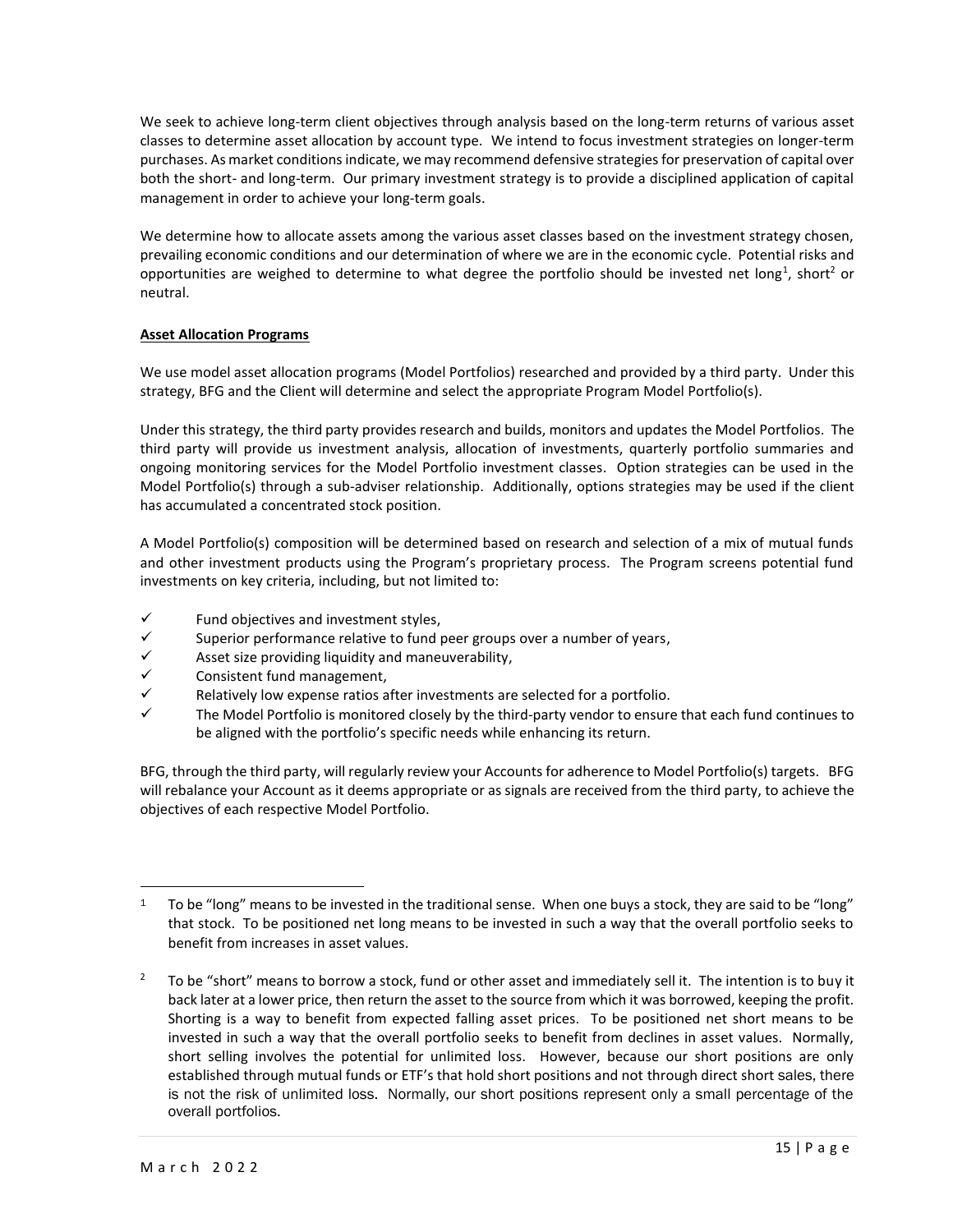From time-to-time, market conditions may cause your account to vary from the established allocation. To remain consistent with the asset allocation guidelines established, we monitor all accounts on an ongoing basis. We rebalance accounts at least once annually to the original allocation, or if deemed beneficial, to a new allocation based on the then-prevailing economic conditions and within the guidelines of the chosen investment strategy.

You are advised and are expected to understand that our past performance is not a guarantee of future results and that certain market and economic risks exist that may adversely affect your account's performance resulting in capital losses in your account.

Sherman Analysis. The Sherman Sheet is a professional-level resource for market research and portfolio construction.

Sherman Sheet uses quantitative-analysis methods for analyzing market trends fall primarily under the banners of momentum investing, and relative-strength investing. Both are key in their efforts to mathematically quantify, and then act on, the probability of the persistence of trends - either up or down - in both the broad market and in individual asset classes (and reflected in the corresponding mutual funds and ETFs in those asset classes, in use in our portfolios). Varying timeframes for trends are analyzed, as well, and all analysis is based entirely on insidethe-market data (i.e., no fundamental or other external inputs). The market measurements that result in these momentum and relative-strength readings help provide BFG with actionable information that ranges from taking swift, nimble action away from an asset class (equities, bonds, commodities, etc.) in conditions where a pullback or a correction appears to have erupted (trends lasting a week or weeks, to months); to latching-onto cyclical market trends only, typically years-long in duration (bulls or bears).

Information from Sherman Sheet Financial Research describing the background, policy levels, allocations, bullbear indicators, portfolio selection method, variable candidate ranking tables, how the policy portfolios are used, and historical data is available upon request.

BFG uses the Sherman Tool Kit, which allows BFG to develop customized models and understand how the noncorrelation of each model can be developed for the individual portfolio needs of each client. BFG receives frequent updates from Sherman and communicates often when there are changes within a given discipline or confirmation regarding the current status of a given discipline.

Each of the client accounts that purchase leveraged or inverse ETFs are customized by BFG based upon the use of Sherman Policy Portfolio(s), which are designed by The Sherman Sheet Financial Research, with whom BFG contracts as a tool to provide its clients with diversified asset class exposure in specified proportions appropriate to the risk profile classification of the investor. Among the asset classes that can comprise the various Sherman Policy Portfolios are domestic equity securities, international equities, fixed income and real estate and each contains a different allocation of these asset classes. The Sherman Policy Portfolios are designed so the asset allocation is adjusted by macroeconomic market conditions, in bear markets, asset allocation may be directed to cash.

## **Mutual Fund Disclosure**

BFG may include mutual funds and exchange traded funds, ("ETFs") in our investment strategies. BFG policy is to purchase institutional share classes of those mutual funds selected for the client's portfolio. The institutional share class generally has the lowest expense ratio. The expense ratio is the annual fee that all mutual funds or ETFs charge their shareholders. It expresses the percentage of assets deducted each fiscal year for funds expenses, including 12b-1 fees, management fees, administrative fees, operating costs, and all other asset-based costs incurred by the fund. Some fund families offer different classes of the same fund and one share class may have a lower expense ratio than another share class. These expenses come from client assets which could impact the client's account performance. Mutual fund expense ratios are in addition to our fee, and we do not receive any portion of these charges. If an institutional share class is not available for the mutual fund selected, the adviser will purchase the least expensive share class available for the mutual fund. As share classes with lower expense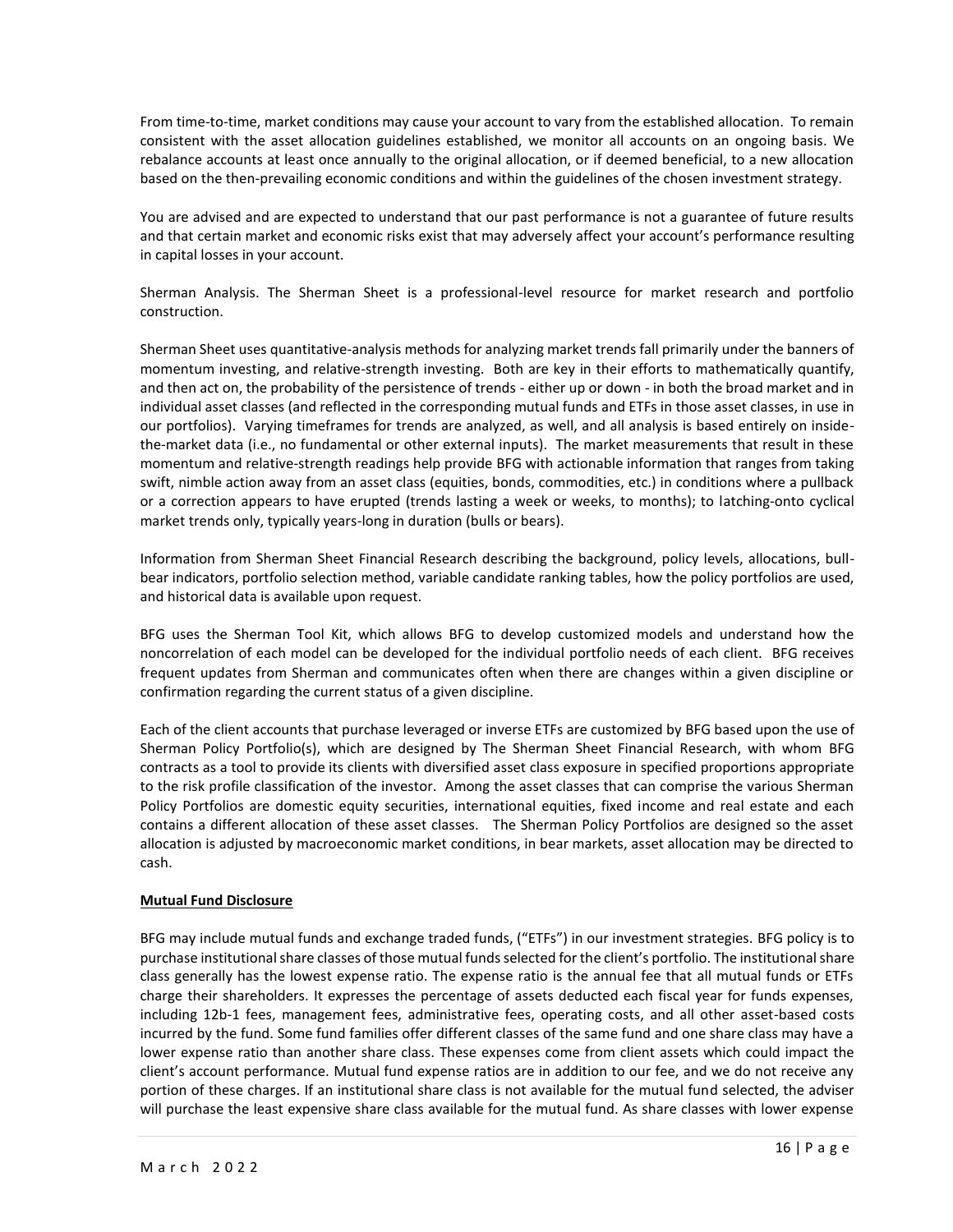ratios become available, BFG may use them in the client's portfolio, and/or convert the existing mutual fund position to the lower cost share class. Clients who transfer mutual funds into their accounts with BFG would bear the expense of any contingent or deferred sales loads incurred upon selling the product. If a mutual fund has a frequent trading policy, the policy can limit a client's transactions in shares of the fund (e.g., for rebalancing, liquidations, deposits or tax harvesting). All mutual fund expenses and fees are disclosed in the respective mutual fund prospectus.

### *Non-Transaction Fee (NTF) Mutual Funds*

When selecting investments for our clients' portfolios we might choose mutual funds on your account custodian's Non-Transaction Fee (NTF) list. This means that your account custodian will not charge a transaction fee or commission associated with the purchase or sale of the mutual fund.

The mutual fund companies that choose to participate in your custodian's NTF fund program pay a fee to be included in the NTF program. The fee that a mutual fund company pays to participate in the program is ultimately borne by the owners of the mutual fund including clients of our Firm. When we decide whether to choose a fund from your custodian's NTF list or not, we consider our expected holding period of the fund, the position size and the expense ratio of the fund versus alternative funds. Depending on our analysis and future events, NTF funds might not always be in your best interest.

### **Third Party Manager Analysis**

We seek to recommend investment strategies that will give a client a diversified portfolio consistent with the client's investment objective. We do this by analyzing the various securities, investment strategies, and third-party management firms. The goal is to identify a client's risk tolerance, and then find the most appropriate manager for that client.

We examine the experience, expertise, investment philosophies and past performance of independent third-party managers in an attempt to determine if that manager has demonstrated an ability to invest over a period of time and in different economic conditions. We monitor the managers' underlying holdings, strategies, concentrations and leverage as part of our overall periodic risk assessment. Additionally, as part of our due-diligence process, we survey the managers' compliance and business enterprise risks.

A risk of investing with a third-party manager who has been successful in the past is that he/she may not be able to replicate that success in the future. In addition, as we do not control the underlying investments in a managers' portfolio, there is also a risk that the manager may deviate from the stated investment mandate or strategy of the portfolio, making it a less suitable investment for our clients. Moreover, as we do not control the managers' daily business and compliance operations, we may be unaware of the lack of internal controls necessary to prevent business, regulatory or reputational deficiencies.

#### **Risks**

Investing in securities involves risk of loss which you should be prepared to bear. Our past performance is not a guarantee of future results. Certain market and economic risks exist that may adversely affect an account's performance that could result in capital losses in your account.

There are principal and material risks involved with investing which may adversely affect the account value and total return of your portfolio(s). There are other circumstances (including additional risks that are not described here) which could prevent your portfolios from achieving its investment objective. It is important to read all the disclosure information provided and to understand that you may lose money by investing in the any of our strategies.

Your account is subject to the following risks: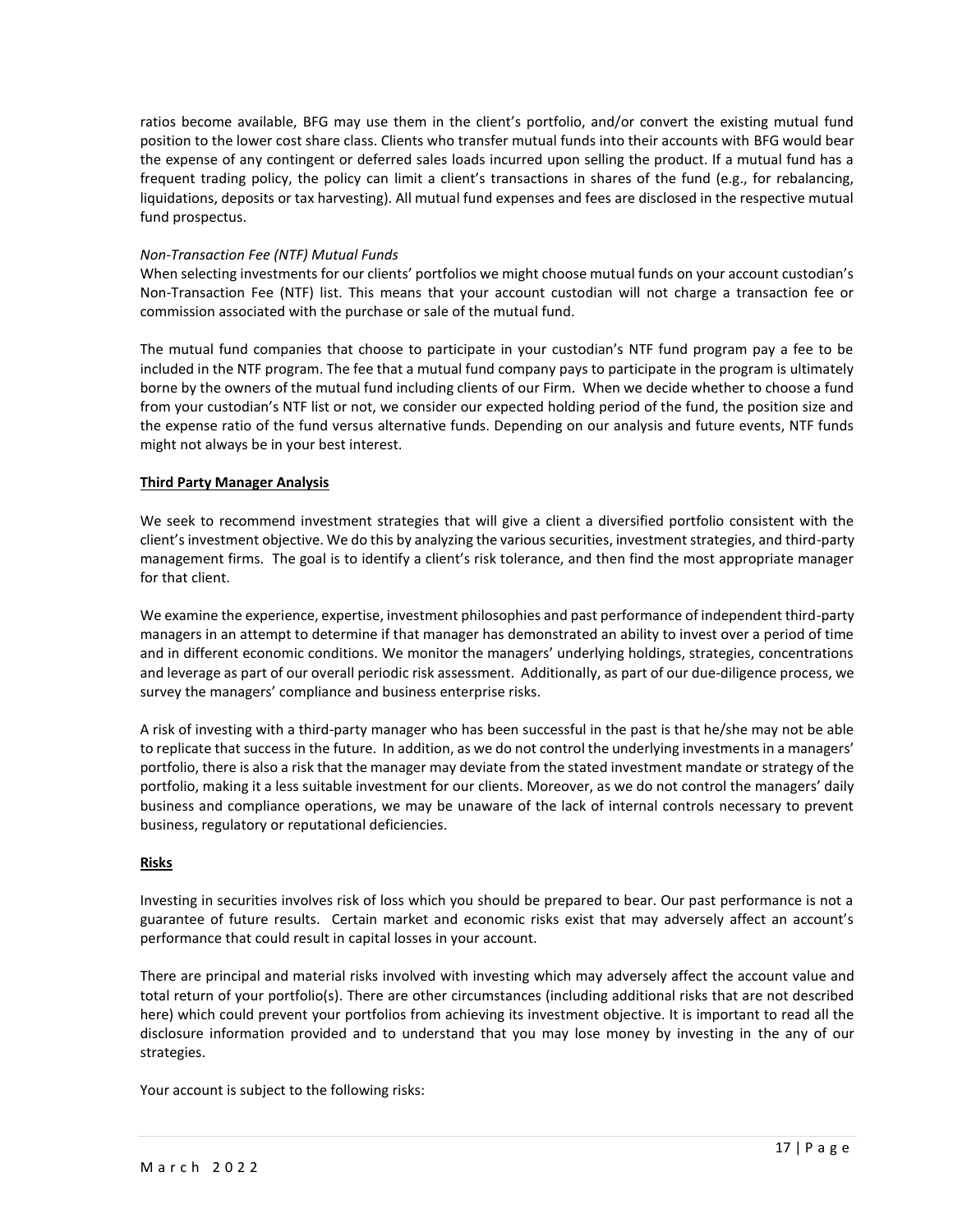- $\checkmark$  Stock Market Risk The value of securities in the portfolio will fluctuate and, as a result, the value may decline suddenly or over a sustained period of time.
- ✓ Managed Portfolio Risk The manager's investment strategies or choice of specific securities may be unsuccessful and may cause the portfolio to incur losses.
- ✓ Industry Risk The portfolio's investments could be concentrated within one industry or group of industries. Any factors detrimental to the performance of such industries will disproportionately impact on your portfolio. Investments focused in a particular industry are subject to greater risk and are more greatly impacted by market volatility than less concentrated investments.
- $\checkmark$  Non-U.S. Securities Risk Non-U.S. securities are subject to the risks of foreign currency fluctuations, generally higher volatility and lower liquidity than U.S. securities, less developed securities markets and economic systems and political and economic instability.
- $\checkmark$  Emerging Markets Risk To the extent that your portfolio invests in issuers located in emerging markets, the risk may be heightened by political changes and changes in taxation or currency controls that could adversely affect the values of these investments. Emerging markets have been more volatile than the markets of developed countries with more mature economies.
- $\checkmark$  Currency Risk The value of your portfolio's investments may fall as a result of changes in exchange rates.
- ✓ Credit Risk Most fixed income instruments are dependent on the underlying credit of the issuer. If we are wrong about the underlying financial strength of an issuer, we may purchase securities where the issuer is unable to meet its obligations. If this happens, your portfolio could sustain an unrealized or realized loss.
- ✓ Inflation Risk Most fixed income instruments will sustain losses if inflation increases or the market anticipates increases in inflation. If we enter a period of moderate or heavy inflation, the value of your fixed income securities could go down.
- $\checkmark$  ETF and Mutual Fund Risk When we invest in an ETF or mutual fund for a client, the client will bear additional expenses based on its pro rata share of the ETFs or mutual fund's operating expenses, including the potential duplication of management fees. The risk of owning an ETF or mutual fund generally reflects the risks of owning the underlying securities the ETF or mutual fund holds. Clients may also incur brokerage costs when purchasing ETFs.
- $\checkmark$  Management Risk Your investment with us varies with the success and failure of our investment strategies, research, analysis and determination of portfolio securities. If our investment strategies do not produce the expected returns, the value of the investment will decrease.
- $\checkmark$  Options Risk Options on securities may be subject to greater fluctuations in value than an investment in the underlying securities. Purchasing and writing put and call options are highly specialized activities and entail greater than ordinary investment risks which could result in losses.
- ✓ Leveraged and Inverse ETFs and Mutual Funds Leveraged ETF's and mutual funds, sometimes labeled "ultra" or "2x" for example, are designed to provide a multiple of underlying index's return, typically on a daily basis. Inverse products are designed to provide the opposite of the return of the underlying index, typically on a daily basis. These products are different from and can be riskier than traditional ETFs and mutual funds. Although these products are designed to provide returns that generally correspond to the underlying index, they may not be able to exactly replicate the performance of the index because of fund expenses and other factors. This is referred to as tracking error. Continual re-setting of returns within the product may add to the underlying costs and increase the tracking error. As a result, this may prevent these products from achieving their investment objective. In addition, compounding of the returns can produce a divergence from the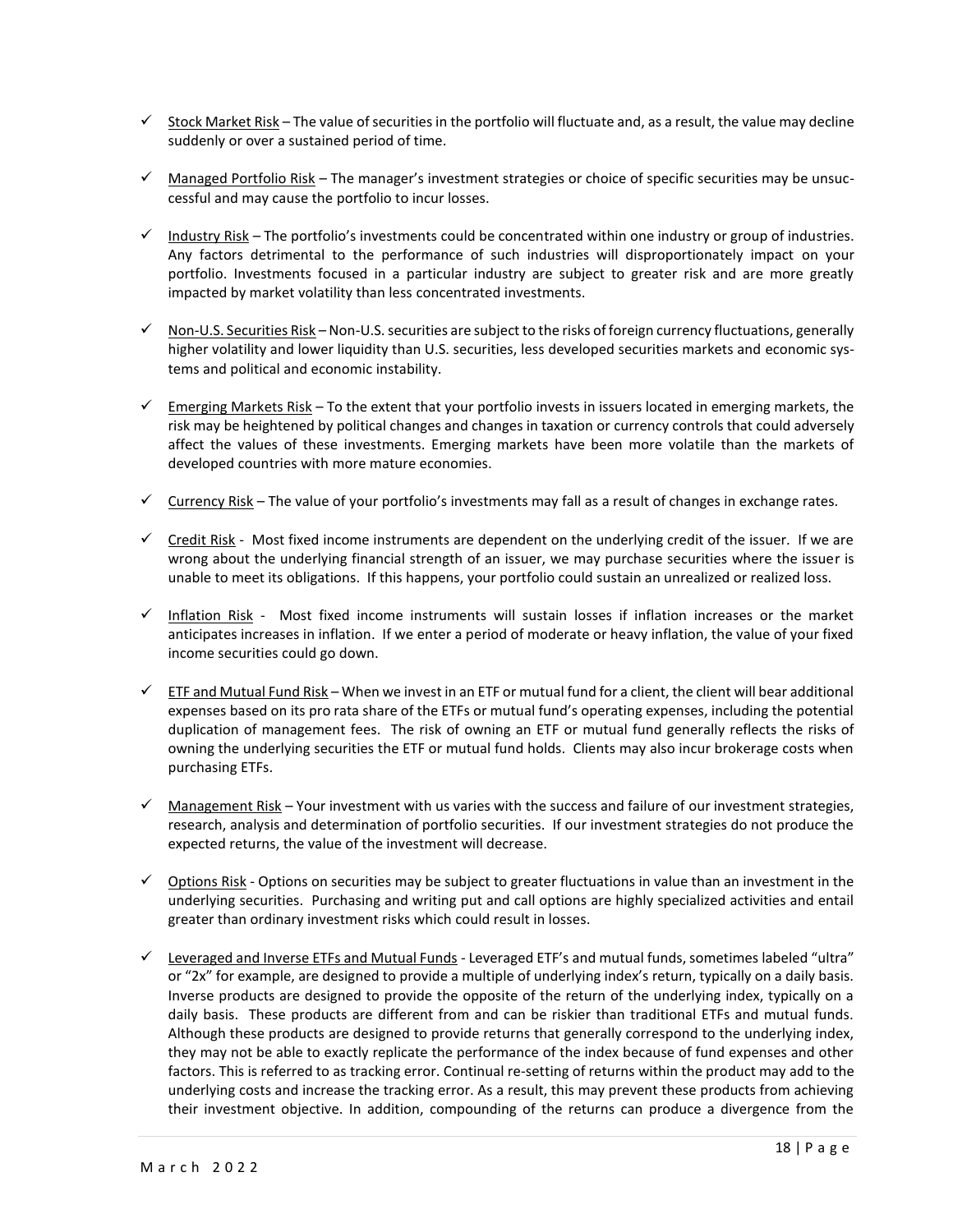underlying index over time, in particular for leveraged products. In highly volatile markets with large positive and negative swings, return distortions may be magnified over time. Some deviations from the stated objectives, to the positive or negative, are possible and may or may not correct themselves over time. To accomplish their objectives, these products use a range of strategies, including swaps, futures contracts and other derivatives. These products may not be diversified and can be based on commodities or currencies. These products may have higher expense ratios and be less tax-efficient than more traditional ETFs and mutual funds.

✓ Cybersecurity Risk. In addition to the Material Risks listed above, investing involves various operational and "cybersecurity" risks. These risks include both intentional and unintentional events at BFG or one of its thirdparty counterparties or service providers, that may result in a loss or corruption of data, result in the unauthorized release or other misuse of confidential information, and generally compromise our Firm's ability to conduct its business. A cybersecurity breach may also result in a third-party obtaining unauthorized access to our clients' information, including social security numbers, home addresses, account numbers, account balances, and account holdings. Our Firm has established business continuity plans and risk management systems designed to reduce the risks associated with cybersecurity breaches. However, there are inherent limitations in these plans and systems, including that certain risks may not have been identified, in large part because different or unknown threats may emerge in the future. As such, there is no guarantee that such efforts will succeed, especially because our Firm does not directly control the cybersecurity systems of our third-party service providers. There is also a risk that cybersecurity breaches may not be detected.

### **ITEM 9 - DISCIPLINARY INFORMATION**

BFG does not have any legal, financial or other "disciplinary" item to report to you. Certain advisors associated with BFG may have events that require disclosure to you. Please refer to our Brochure Supplements for detailed disclosures.

#### **ITEM 10 - OTHER FINANCIAL INDUSTRY ACTIVITIES AND AFFILIATIONS**

#### **BFG Insurance Services, LLC**

An affiliated entity, BFG Insurance Service, LLC is a licensed insurance agency with the State of Kansas. As such, certain advisors of BFG will be compensated for selling insurance products to clients to whom our investment advisory services offered. A portion of our advisor's time is spent about these activities.

BFG does not own, nor is it affiliated with any insurance company or insurance provider. When a recommendation is made to a Client about the purchase, redemption or exchange of an insurance policy, Clients are not obligated in any way to execute the recommendations made through BFG Insurance Service, LLC and/or any insurance agent affiliated with BFG and/or any insurance agency that its advisors may be licensed.

Further, insurance product recommendations may not be subject to the same fiduciary standard as investment advisers are subject. Certain advisors of BFG may be compensated for participating in the risk management services are provided to clients and a sale of an insurance product through BFG Insurance Services, LLC is made. A portion of BFG advisor time is spent in connection with these activities.

#### **BFG Tax Service, LLC**

Certain associated persons with BFG are also part of BFG Tax Service, LLC. BFG Tax Services, LLC ("BTS") provides tax assistance as further described above.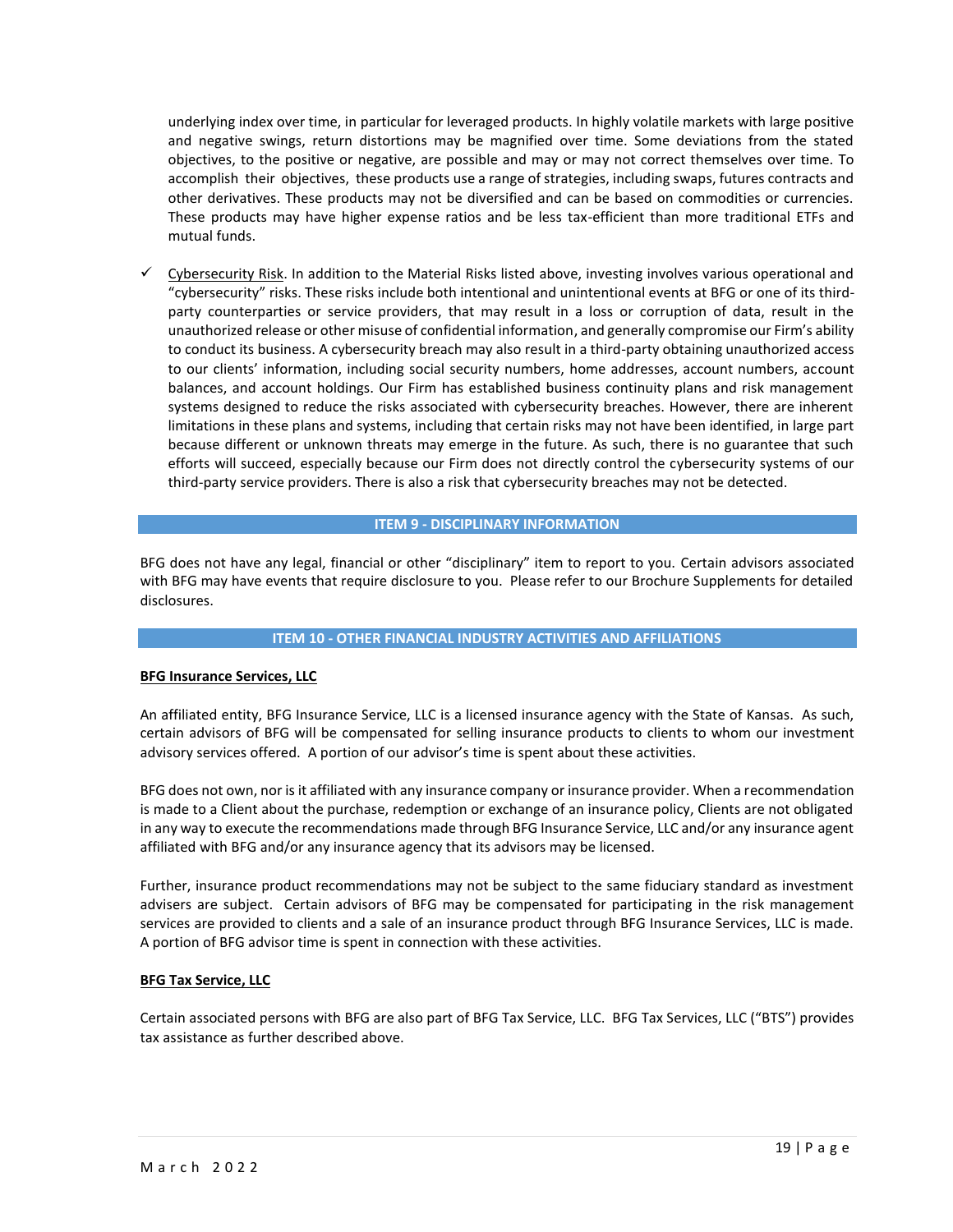### **Estate Planning Services**

BFG engages with one law firm to provide estate planning services. BFG has no ownership interests in either law firm. BFG has an agreement with the law firms to provide estate plan funding services by means of assisting in the transfer of assets to the trust. BFG may refer clients to either law firm to create trusts, wills and estate plans. BFG is compensated by providing the funding services.

### **BFG Management Services, LLC**

Primary purpose is to perform management functions for BFG and affiliated entities. This includes but is not limited to payroll, 401(k) management, etc.

### **BFG Investment Service, LLC**

Currently an inactive (disregarded) entity.

### **Wealth Management Radio Network, Inc.**

Primary purpose is to produce the Americas Wealth Management Radio Show. Dean Barber is the host of the America's Wealth Management Show, a syndicated radio show. The radio show is designed to educate radio listeners on financial and retirement matters. The show airs in approximately 10 markets. Mr. Dean Barber may receive inquiries about Barber Financial Group services because of the radio show.

#### **Guided Retirement Show Podcast**

Dean Barber is the host of the Guided Retirement Show podcast. The podcast is designed to educate consumers on financial and retirement matters. Season 1 of the GRS podcasts was released on August 1, 2019. BFG anticipates that future seasons will be released periodically. Mr. Dean Barber may receive inquiries about Barber Financial Group services because of the podcast.

#### **Five Star Property Management**

Property owner for office complex occupied by BFG.

## **Barber Holdings, Inc.**

Sole shareholder of BFG and affiliated entities described above. is The F. Dean Barber Revocable Trust

#### **Broker Dealer**

BFG is not a broker/dealer, but some of our advisors are registered representatives of Mutual Securities, Inc. ("MSI"), a full-service broker-dealer, member FINRA/SIPC. Because some of our advisors are dually registered agents of MSI and BFG, MSI has certain supervisory and administrative duties pursuant to the requirements of FINRA Conduct Rule 3040. MSI and BFG are not affiliated companies. advisors of BFG, in their capacity as registered representatives of MSI, or as agents appointed with various life, disability or other insurance companies, receive fee trails, or other compensation from the respective product sponsors.

In some instances, an advisor of BFG may place a securities transaction through MSI in their capacity as a registered representative. When, and if, this were to occur, they may earn a commission.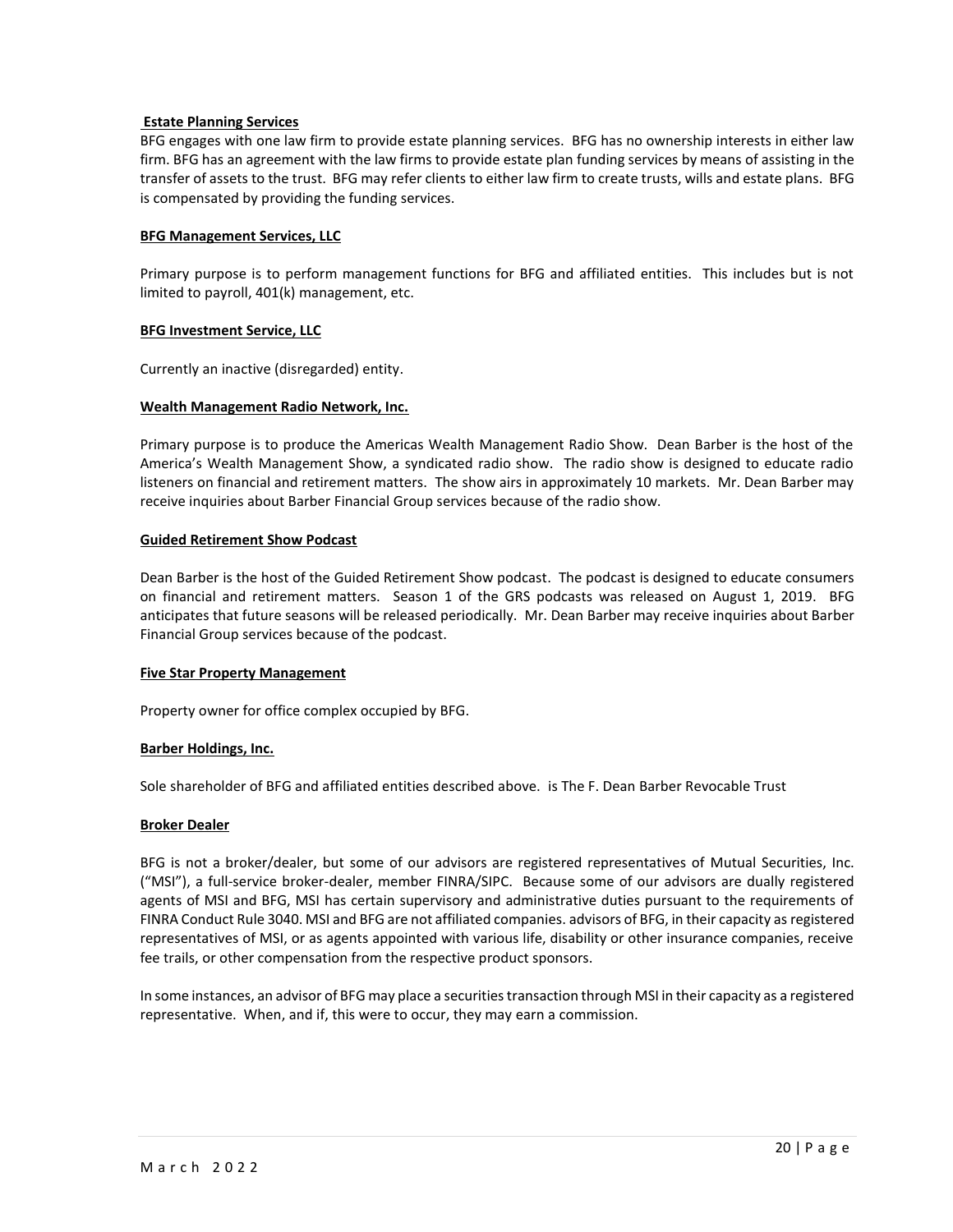BFG may provide advice regarding investment company securities (mutual funds). You should be aware that, in addition to the advisory fees you pay BFG each Investment Company also pays its own separate investment management fees and other expenses. Such fees and expenses are disclosed in the mutual fund's prospectus. In addition, clients should be aware that mutual funds may be purchased separately independent of the investment management services of BFG.

### **Orion Advisory Board**

BFG serves on Orion Advisor Board ("Board"). The Board consists of approximately thirty (30) independent investment advisors that advise Orion on issues relevant to the independent advisor community. The Board meets in person on average twice per year and conducts periodic conference calls on an as needed basis.

Orion does not compensate Board members. However, Orion pays or reimburses BFG for the travel, lodging and meal expenses BFG incurs in attending Board meetings. The benefits received by BFG or its personnel by serving on the Board do not depend on the amount of administrative services provided by Orion to BFG. Clients should be aware, however, that the receipt of economic benefits by BFG or its related persons in and of itself creates a potential conflict of interest and may indirectly influence BFG's use of Orion for administrative services.

#### **ITEM 11 - CODE OF ETHICS PARTICIPATION OR INTEREST IN CLIENT TRANSACTIONS AND PERSONAL TRADING**

BFG and persons associated with us are allowed to invest for their own accounts or have a financial interest in the same securities or other investments that we recommend or acquire for your account, and may engage in transactions that are the same as or different than transactions recommended to or made for your account. This creates a conflict of interest. We recognize the fiduciary responsibility to place your interests first and have established policies in this regard to avoid any potential conflicts of interest.

We have developed and implemented a Code of Ethics policy that sets forth standards of conduct expected of our advisory personnel to avoid this conflict of interest. The Code of Ethics addresses, among other things, personal trading, gifts, the prohibition against the use of inside information, and other situations where there is a possibility for conflicts of interest.

The Code of Ethics is designed to protect our clients by deterring misconduct, educating personnel regarding the firm's expectations and laws governing their conduct, reminding personnel that they are in a position of trust and must act with complete propriety at all times, protecting the reputation of BFG, guarding against violation of the securities laws, and establishing procedures for personnel to follow so that we may determine whether our personnel are complying with the firm's ethical principles.

All advisory personnel are required to report to the Firm's Chief Compliance Officer initial and annual holdings and quarterly transactions in reportable securities, as defined in the Code and the Chief Compliance Officer is responsible for reviewing such reports. The Code also sets forth general standards of conduct and practices to be followed by all personnel to minimize conflicts of interest, including restrictions on gifts to or from brokers, clients and others, restrictions on service on the boards of other companies, restrictions on participation in investment clubs and policies designed to prevent personal trading conflicts. In addition, the Code (including the Firm's Insider Trading Policy Statement) includes provisions designed to prevent and enforce the Firm's strict policy against the misuse of material non-public information by all personnel. The Firm's Chief Compliance Officer is responsible for the oversight and administration of the Code.

All associated persons sign a letter of acknowledgment that they have read the Personal Trading Policy, fully understand it and will abide by it at all times while under the employ of BFG.

We have established the following restrictions in order to ensure our fiduciary responsibilities to you are met: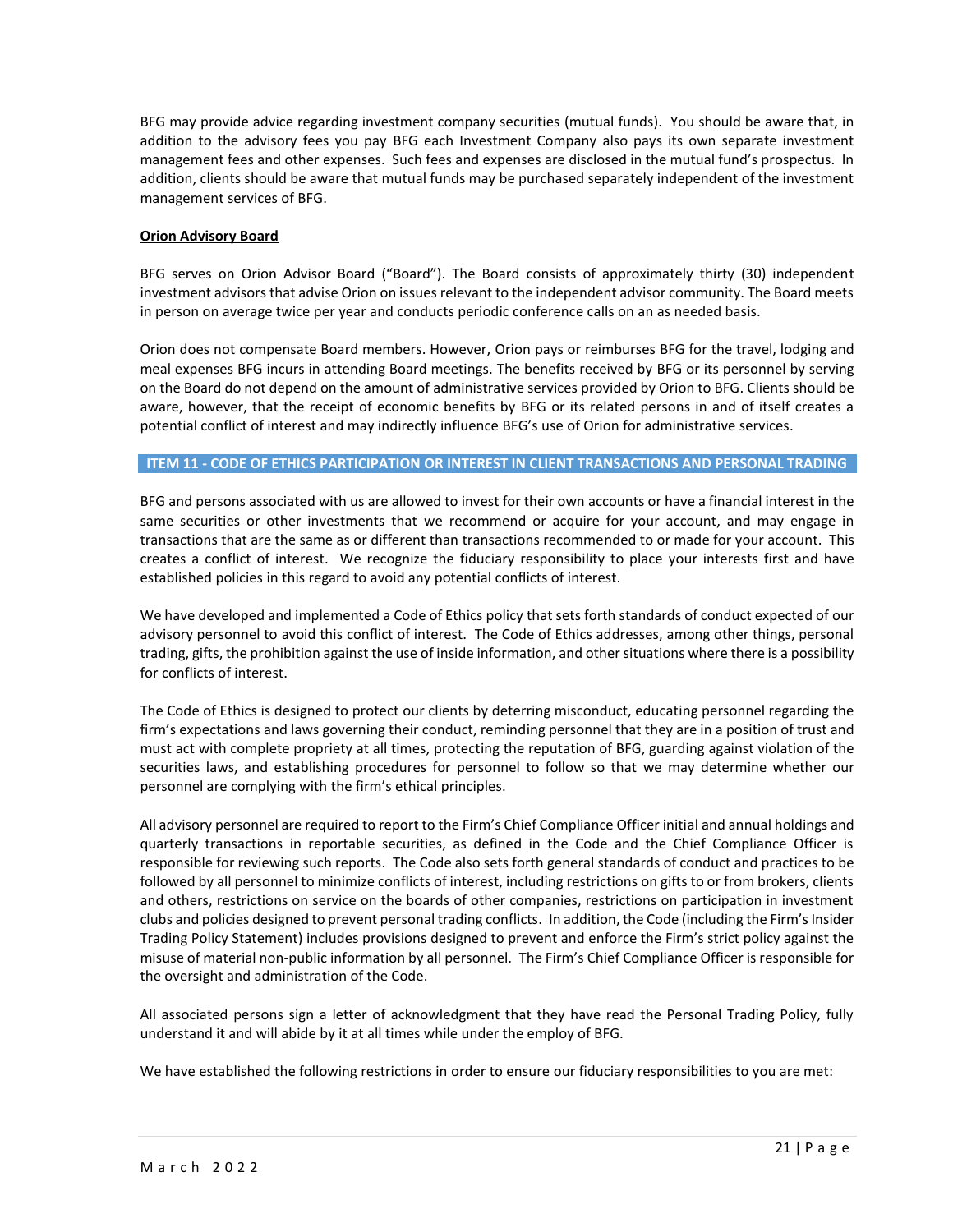- 1. A director, officer or employee of BFG shall not buy or sell any securities for their personal portfolio(s) where their decision is substantially derived, in whole or in part, by reason of his or her employment unless the information is also available to the investing public on reasonable inquiry. No director, officer or employee of BFG shall prefer his or her own interest to that of the advisory client.
- 2. We maintain a list of all securities holdings for itself, and anyone associated with this advisory practice with access to advisory recommendations. These holdings are reviewed on a regular basis by an appropriate officer/individual of BFG.
- 3. We emphasize the unrestricted right of the client to decline to implement any advice rendered, except in situations where we are granted discretionary authority of the client's account.
- 4. We emphasize the unrestricted right of the client to select and choose any broker-dealer (except in situations where we are granted discretionary authority) he or she wishes.
- 5. We require that all individuals must act in accordance with all applicable Federal and State regulations governing registered investment advisory practices.
- 6. Any individual not in observance of the above may be subject to termination.

You may request a complete copy of our Code by contacting us at the address, telephone or email on the cover page of this Part 2; attn.: Chief Compliance Officer.

### **ITEM 12 - BROKERAGE PRACTICES**

We have relationships with various custodians, all members FINRA/SIPC, to act as custodians of your account. We recommend that you establish accounts with one of these custodians to maintain custody of your assets and to effect trades for your accounts. Some of the products, services and other benefits provided by these custodians benefit us and may not benefit you or your account. Our recommendation/requirement that you place assets with these custodians may be based in part on benefits the custodians provide us, and not solely on the nature, cost or quality of custody and execution services provided by the custodian.

We are independently owned and operated and not affiliated with any of these independent qualified custodians. The custodians provide us with access to their institutional trading and custody services. These services include brokerage, custody, research and access to mutual funds and other investments that are otherwise generally available only to institutional investors.

We place trades for your account subject to our duty to seek best execution and other fiduciary duties. We may use broker-dealers other than these custodians to execute trades for your account maintained at the custodian, but this practice may result in additional costs to you so that we are more likely to place trades through the selected custodian rather than other broker-dealers. You may be able to obtain lower commissions and fees from other brokers and the value of products, research and services given to us is not a factor in determining the selection of broker/dealer or the reasonableness of their commissions. The custodian's execution quality may be different than other broker-dealers.

Additionally, we have outsourced our back-office tasks to Orion Advisors. These include tasks of daily database reconciliation, generation and delivery of client statements, and advisory fee filling. Orion's system will provide us with customized reporting, GIPS-compliant composites, trade upload creation and pending trade follow-up for us to provide maintenance activities for your account.

For our client accounts maintained in custody with one of these custodians, the custodians generally do not charge separately for custody but are compensated by account holders through commissions or other transaction-related fees for securities trades.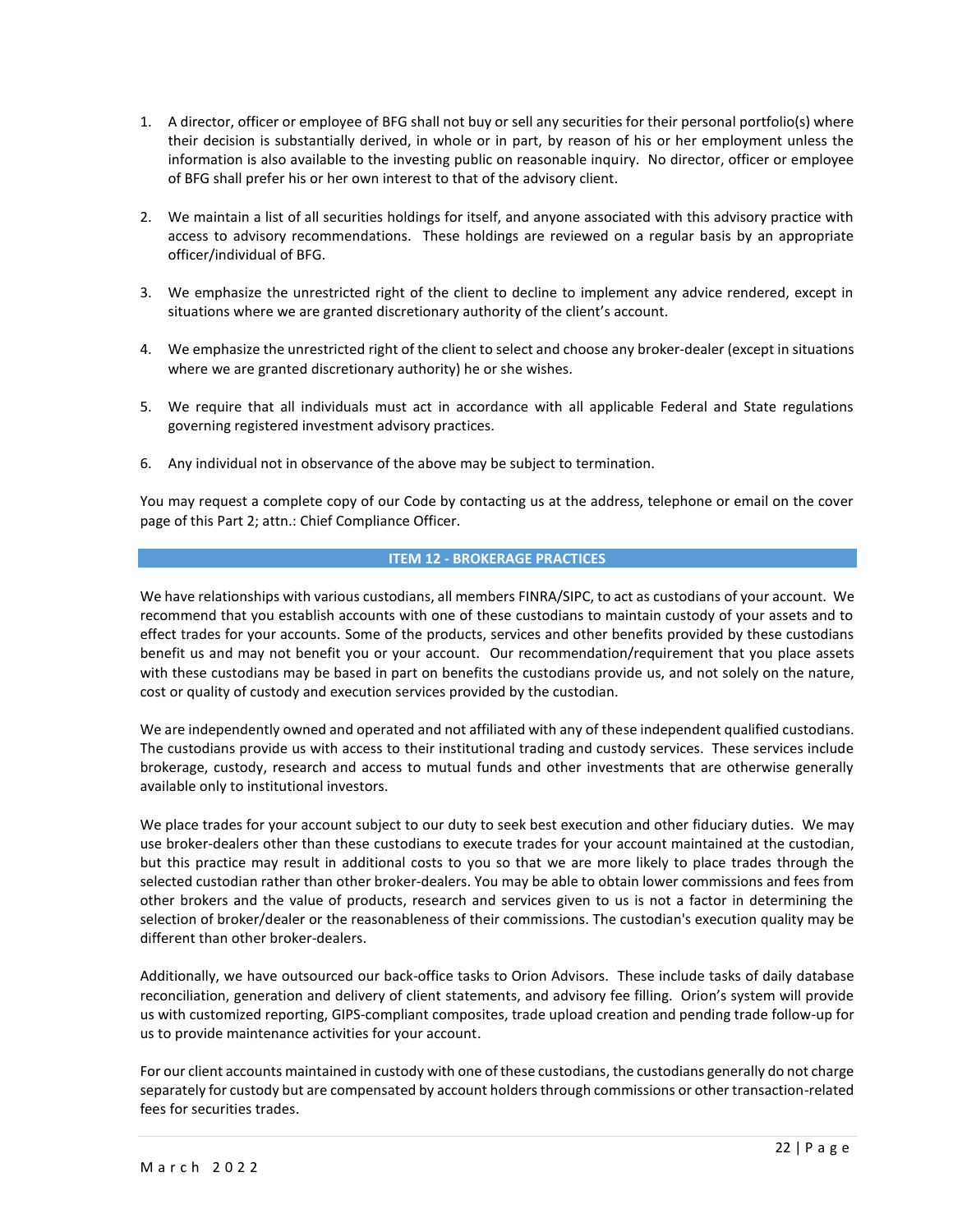We will aggregate (combine) trades for ourselves or our associated persons with your trades, providing that the following conditions are met:

- 1. Our policy for the aggregation of transactions shall be fully disclosed separately to our existing clients (if any) and the broker-dealer(s) through which such transactions will be placed;
- 2. We will not aggregate transactions unless it believes that aggregation is consistent with its duty to seek the best execution (which includes the duty to seek best price) for you and is consistent with the terms of our investment advisory agreement with you for which trades are being aggregated.
- 3. No advisory client will be favored over any other client; each client that participates in an aggregated order will participate at the average share price for all our transactions in a given security on a given business day, with transaction costs based on each client's participation in the transaction;
- 4. We will prepare a procedure specifying the participating client accounts and how to allocate the order among those clients;
- 5. If the aggregated order is filled in its entirety, it will be allocated among clients in accordance with the allocation statement; if the order is partially filled, it will be allocated pro-rata based on the allocation statement;
- 6. Our books and records will separately reflect, for each client account, the orders of which aggregated, the securities held by, and bought for that account.
- 7. We will receive no additional compensation or remuneration of any kind as a result of the proposed aggregation; and,
- 8. Individual advice and treatment will be accorded to each advisory client.

As a matter of policy and practice, we do not utilize research, research-related products and other services obtained from broker-dealers, or third parties, on a soft dollar commission basis other than what is described above.

## **Trade Errors**

We have implemented procedures designed to prevent trade errors; however, trade errors in client accounts cannot always be avoided. Consistent with our fiduciary duty, it is our policy to correct trade errors in a manner that is in the best interest of the client. In cases where the client causes the trade error, the client will be responsible for any loss resulting from the correction. In all situations where the client does not cause the trade error, the client will be made whole and we will absorb any loss resulting from the trade error if the error was caused by the firm. If the error is caused by the broker-dealer, the broker-dealer will be responsible for covering all trade error costs. If an investment gain results from the correcting trade, the gain will be donated to charity.

#### **ITEM 13 - REVIEW OF ACCOUNTS**

#### **Account Reviews and Reviewers – Investment Supervisory Services**

The underlying securities within the investment supervisory services are regularly monitored. These reviews will be made by each Investment Adviser Representative in addition to a partner. An annual review is usually conducted in person or by telephone. The number of accounts assigned depends on which advisor has the personal relationship with the client.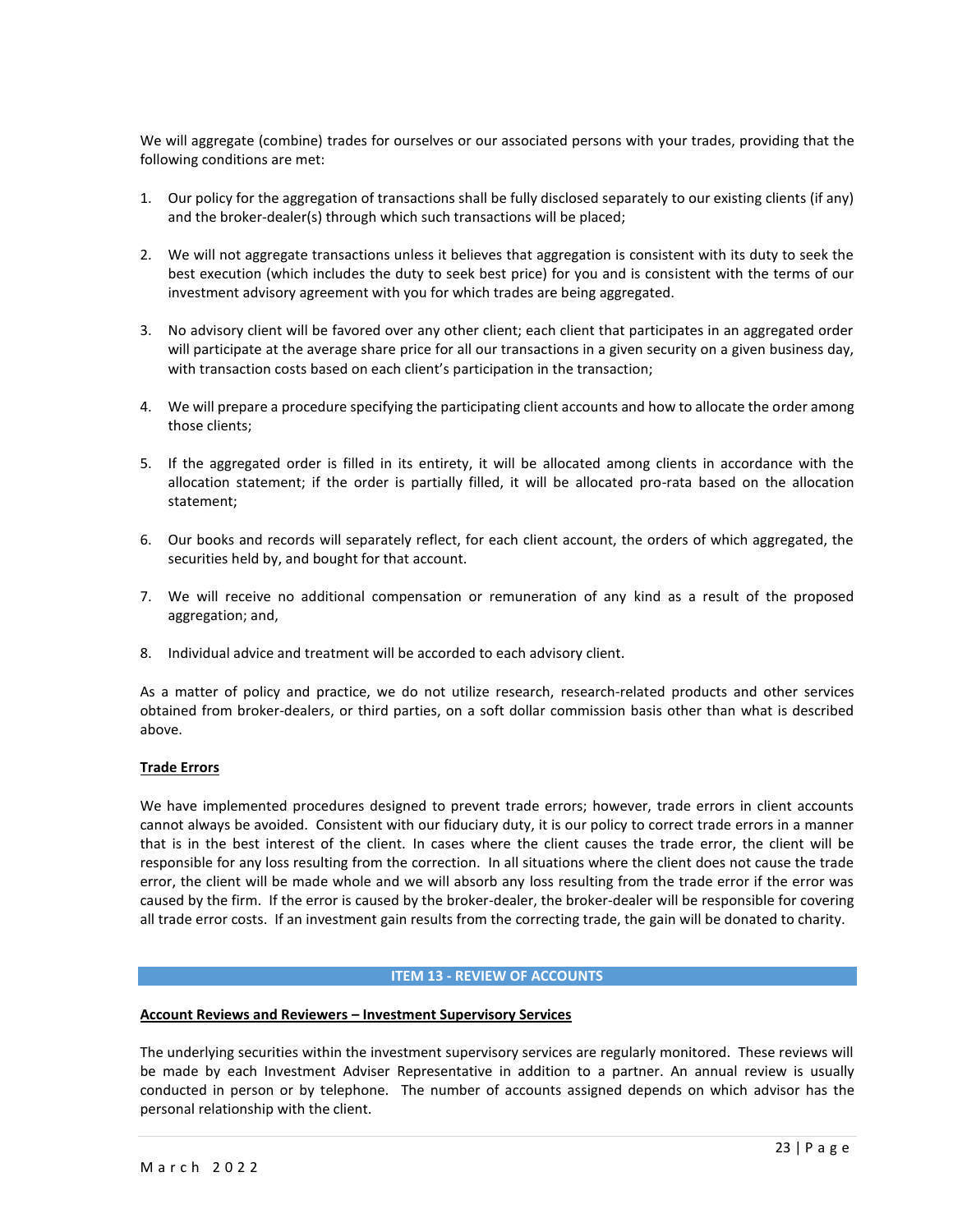The purpose of all these reviews is to ensure that the investment plan continues to be implemented in a manner which matches your objectives and risk tolerances. More frequent reviews may be triggered by material changes in variables such as your individual circumstances, or the market, political or economic environment. You are urged to notify us of any changes in your personal circumstances.

### **Statements and Reports**

Through an agreement with ORION Advisor Services, Inc., BFG will have the ability to provide clients with Performance/Position summary reports on a quarterly basis. Unless requested by the client, these reports are sent electronically to clients.

The custodian for the individual client's account, TD Ameritrade, will also provide clients with an account statement at least quarterly.

You are urged to compare the reports provided by BFG against the account statements you receive directly from your account custodian.

### **ITEM 14 - CLIENT REFERRALS AND OTHER COMPENSATION**

The custodians we utilize make available to us other products and services that benefit us but may not benefit your accounts. Some of these other products and services assist us in managing and administering your accounts. These include software and technology that provide access to client account data (such as trade confirmations and account statements), facilitate trade execution (and allocation of aggregated trade orders for multiple client accounts), provide research, pricing information and other market data, facilitate payment of our fees from your account, and assist with back-office functions, recordkeeping and reporting.

Many of these services generally may be used to service all or a substantial number of our accounts. The custodians also make available to us other services intended to help us manage and further develop its business enterprise. These services may include consulting, publications and conferences on practice management, information technology, business succession, regulatory compliance, and marketing. In addition, the custodians may make available, arrange and/or pay for these services rendered to us by third parties. The custodians may discount or waive fees it would otherwise charge for some of these services or pay all or a part of the fees of a third-party providing these services to us

While as a fiduciary, we endeavor to act in your best interest, our recommendation that you maintain your assets in accounts at one of our recommended custodians may be based in part on the benefit to us or the availability of some of the foregoing products and services and not solely on the nature, cost or quality of custody and brokerage services provided by the custodian, which may create a potential conflict of interest.

#### **Outside Compensation**

BFG only refers clients to professionals we believe are competent and qualified in their field, but it is ultimately the client's responsibility to evaluate the provider, and it is solely the client's decision whether to engage a recommended firm. Clients are under no obligation to purchase any products or services through these professionals, and BFG has no control over the services provided by another firm. Clients who chose to engage these professionals will sign a separate agreement with the other firm. Fees charged by the other firm are separate from and in addition to fees charged by BFG. BFG may receive a referral fee from the professional for the referral.

From time to time, we may receive expense reimbursement for travel and/or marketing expenses from distributors of investment and/or insurance products. Travel expense reimbursements are typically a result of attendance at due diligence and/or investment training events hosted by product sponsors. Marketing expense reimbursements are typically the result of informal expense sharing arrangements in which product sponsors may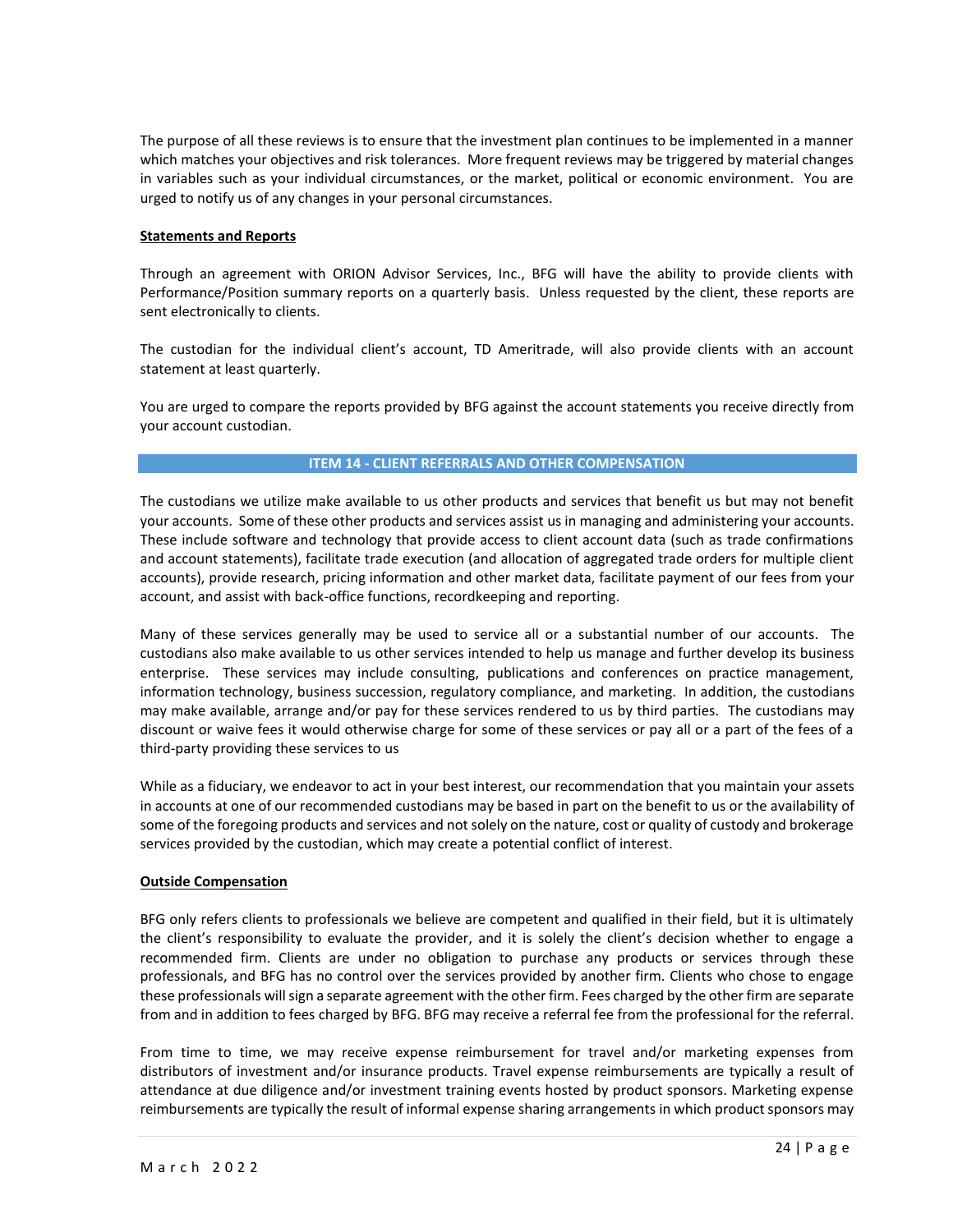underwrite costs incurred for marketing such as advertising, publishing and seminar expenses. Although receipt of these travel and marketing expense reimbursements are not predicated upon specific sales quotas, the product sponsor reimbursements are typically made by those sponsors for whom sales have been made or it is anticipated sales will be made.

Advisors endeavor at all times to put the interest of our clients first as a part of their fiduciary duty. However, you should be aware that the receipt of additional compensation through expense reimbursements could create a conflict of interest that impacts the judgment of the advisors when making advisory recommendations.

## **Compensation for Client Lead Generation**

Our Firm pays a flat fee to participate in an online matching program that seeks to match prospective advisory clients with investment advisers. The program provides information about investment advisory firms to persons who have expressed an interest in such firms. The program also provides the name and contact information of such persons to the advisory firms as potential leads. The flat fee we pay for being provided with potential leads varies based on certain factors, including the size of the person's portfolio, and the fee is payable regardless of whether the prospect becomes our advisory client.

### **ITEM 15 - CUSTODY**

Custody, as it applies to investment advisors, has been defined by regulators as having access or control over client funds and/or securities. In other words, custody is not limited to physically holding client funds and securities. If an investment advisor has the ability to access or control client funds or securities, the investment advisor is deemed to have custody and must ensure proper procedures are implemented.

Pursuant to amended Rule 206(4)-2 BFG is deemed to have custody of client funds and securities due to:

- $\checkmark$  in managing its clients' accounts, the ability to deduct management fees from clients' accounts and receive such payment from the clients' custodians; and
- ✓ the fact that some of BFG's clients have created through their Custodian (with BFG facilitation) standing third-party money movement instructions giving BFG the ability to direct the custodian to send the account owner's (client's) money to such third party.

For accounts in which BFG is deemed to have custody, the firm has established procedures to ensure all client funds and securities are held at a qualified custodian in a separate account for each client under that client's name. Clients or an independent representative of the client will direct, in writing, the establishment of all accounts and therefore are aware of the qualified custodian's name, address and the way the funds or securities are maintained. Finally, account statements are delivered directly from the qualified custodian to each client, or the client's independent representative, at least quarterly. Clients should carefully review those statements and are urged to compare the statements against reports received from BFG. When clients have questions about their account statements, they should contact BFG or the qualified custodian preparing the statement.

When fees are deducted from an account, BFG is responsible for calculating the fee and delivering instructions to the custodian. BFG instructs the custodian to deduct fees from the client's account. Separately BFG will send the client an invoice itemizing the fee. Itemization shall include the formula used to calculate the fee, the number of assets under management the fee is based on, and the time covered by the fee.

Our firm is also deemed to have custody of clients' funds or securities when clients have standing authorizations with their custodian to move money from a client's account to a third-party ("SLOA") and under that SLOA authorize us to designate the amount or timing of transfers with the custodian. The SEC has set forth a set of standards intended to protect client assets in such situations, which we follow. We do not have a beneficial interest on any of the accounts we are deemed to have Custody where SLOAs are on file. In addition, account